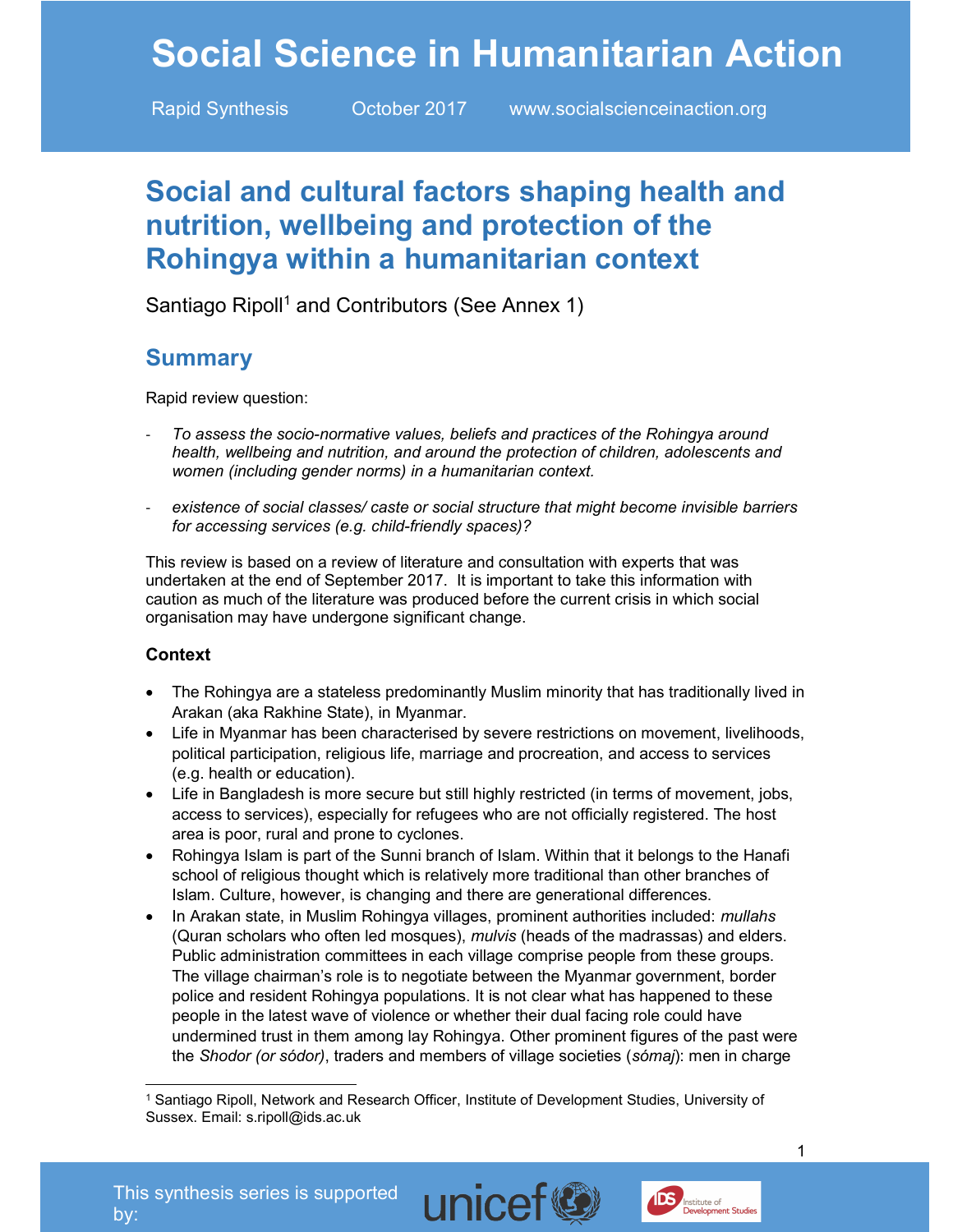of redistributing charity and zakat (compulsory donations to the poor), and the *háfes* (people who had learnt the Quran by heart and preached it), which can on limited occasions include women. These positions have lost significance in recent times due to Myanmar government pressure, but people who used to hold them may command trust.

- The upholding of purdah (preventing women from being seen by men other than their husbands) is a symbol of individual pride and the family's status. It is a major determinant of the extent to which women are able to engage in work or public life outside the home. The dire economic situation in camps means more women have become breadwinners and are taking part in non-traditional work. This appears to be causing increased social friction rather than women's empowerment and women have been the victims of gender violence and harassment.
- Marriage is very important for the Rohingya and for women it is often the only way they will achieve a sense of security given they are discouraged from working. Child marriage and polygamy is infrequent but it has been increasing in recent years due to the scarcity of men and to economic difficulties which mean girls are forced into adult roles sooner.
- Upon marriage a woman becomes the responsibility of the husband's family; in addition to her husband, she becomes the responsibility of her mother-in-law who gives guidance on behaviour, childcare and other gendered tasks.
- There are no social castes within the Muslim Rohingya. Social difference may arise to income disparities, urban or rural residency, status in terms of (normally religious) education and community secular and religious responsibilities, as well as gender and age differences.

#### Key points and recommendations

#### 1. Finding trusted and respected stakeholders for C4D

- There are a number of traditional and religious leaders who could be engaged to achieve humanitarian goals, including:
	- o Mullahs, Imams and Mulvis, working through the local mosque and madrassa
	- $\circ$  Shodor and members of village societies (sómaj): the enacters of Zakat and other forms of charity, for messages about childcare and protection geared toward males in the community.
	- o Traditional and spiritual healers: for understanding and messaging around healthy behaviours, as well as identification of illnesses and referral to clinics.
	- $\circ$  Women háfes (when available) and midwives for women, especially messages around sexual and reproductive health.
- However, a quick assessment to see who people trust beyond these traditional roles could be invaluable (e.g. returned migrants, business/trades people etc).
- Messaging should be in Rohingya language whenever possible. Literacy levels are low but there is potential use of traditional poems and music, e.g. Tarana songs as a vehicle for messages.
- Mothers-in-law hold considerable influence in household decisions, especially around childcare and maternal health. Whether they are resented or trusted may depend on the family, but they are an important stakeholder group.

#### 2. Working within the idiom of Rohingya islam

 Religion is crucial for wellbeing and is a major social organising principle: meeting religious needs may be as important as meeting material needs and should be considered in the design of programmes and structures, e.g. mosques to ensure they have the minimum structural features to meet Islamic precepts (orientation, pulpit and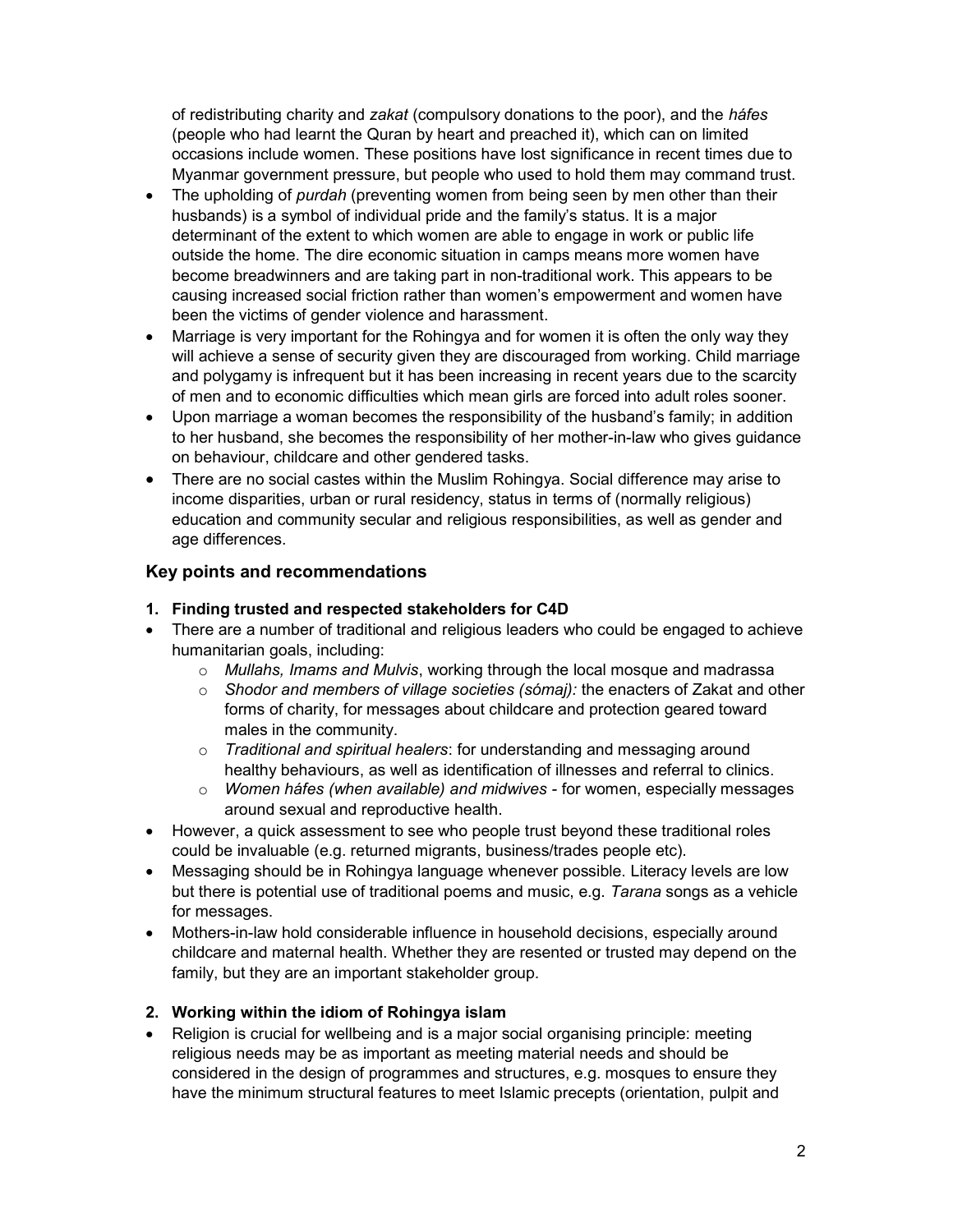niche); the segregation of latrines, or provision of women or girl only activities, and chaperoning, to uphold purdah.

 Purdah is inevitably intertwined with security concerns about gender violence, therefore it is important to guarantee appropriate policing, accountability of those guaranteeing security, appropriate lighting and provision of services in areas that are not too remote.

#### 3. Health: Working with different kinds of care-providers and decision makers

- Rohingya populations are used to experiencing major barriers to accessing formal healthcare. The experience of discrimination, lack of respect for local traditions, and racism when accessing services is also likely and humanitarian interventions will have to ensure they do not recreate such environments.
- As fear and anxiety is likely to prevail communication and interpersonal skills will be important, as will translation. Female staff should be available for female patients.
- In place of formal health services, people also use homemade remedies and consult other health providers. These include traditional healers, herbalists, shopkeepers (who give medicines and impart medical advice), and faith healers. Therapies include western medicines, herbal remedies, and those connected with *jinn* (spirits) and prayers.
- Rohingya understandings of disease and health are intertwined with spirituality and religion and other spheres of life, such as economic problems. Economic difficulties, malnutrition, mental health issues, can be attributed either to *jinn* (spirits) or evil eye.
- The husband and the mother-in-law are often the ones who decide where to seek treatment.
- Communication initiatives should engage with pharmacists and traditional and Islamic healers for disease prevention and control, getting messages through them, as well as incorporating them into referral systems.

#### 4. Water and Sanitation

- There are opportunities for synergies between religious and health concerns: water points should be available for ritual washing ( $wudu$ ) in mosques, where men pray, and near homes, for women who pray at home.
- To uphold Purdah, it is preferred if latrines are gender segregated. Since women are at risk of gender violence, appropriate lighting and security in the camps is paramount.
- Latrines should be built on a north-south axis, because it is not allowed to defecate facing west (towards Mecca). The community should be consulted when placing latrines.

#### 5. Reproductive health

- Háfe women and midwives when available, are good interlocutors to reach women to discuss sexual and reproductive health, as well as other humanitarian issues around nutrition, wellbeing and watsan. Mother in laws are also influential and fostering discussion with them as well as mothers will be necessary. Cultural sensitivity by humanitarians and policy makers is paramount.
- Contraception can be justified in Islamic terms, in terms of the responsibility of the family to provide for every child born and not to bring children who cannot be cared for into the world.
- Strict population control measures in Myanmar since 2015 have forced women into unsafe abortions. Planners should anticipate an increase in marriages (which previously required a permit) and pregnancies, as well as provide obstetric care for sequels of unsafe abortions. Similarly, a large number of unregistered children will need to be documented.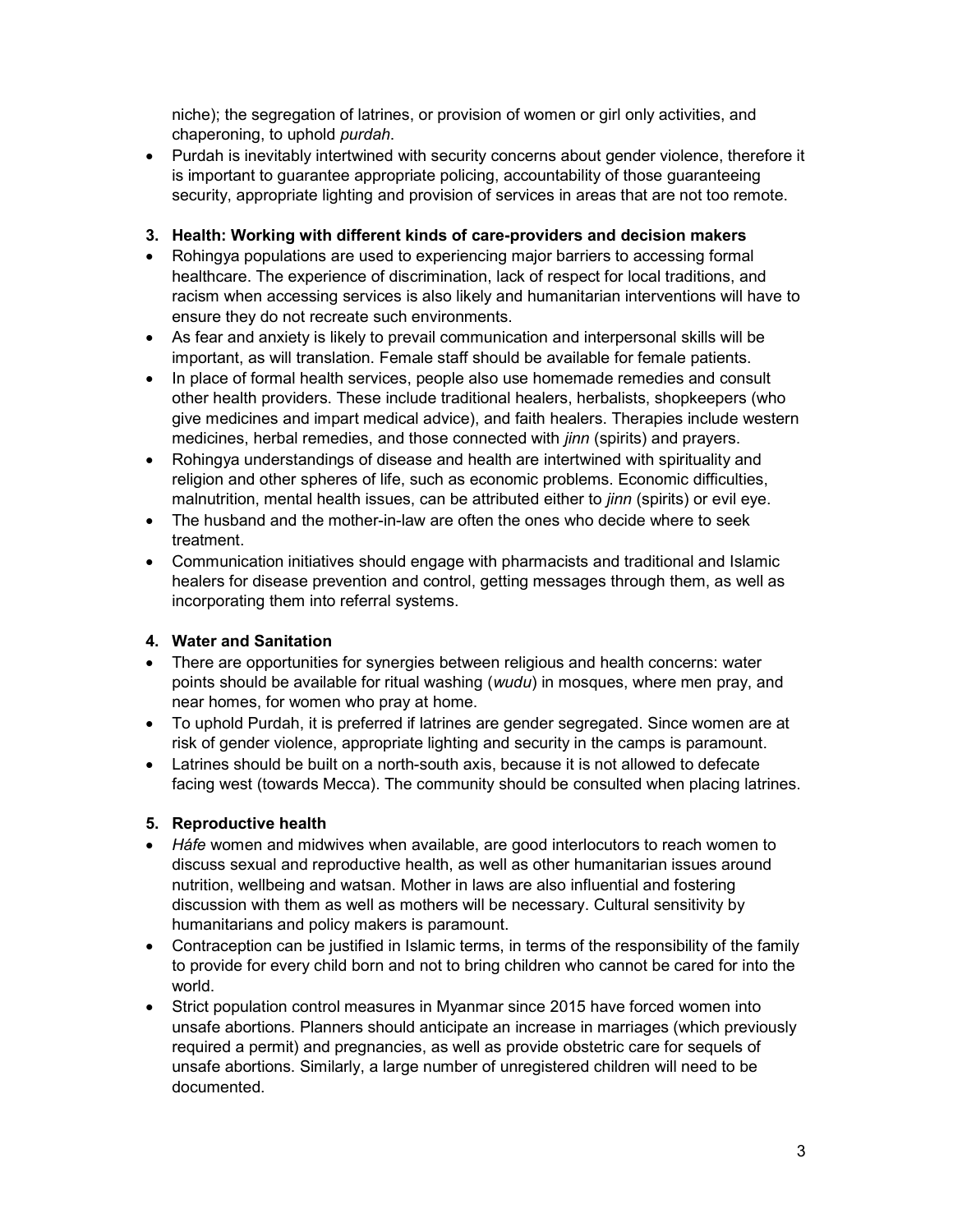#### 6. Nutrition

- Nutrition outcomes are determined by household income, education and size. These factors are more important than social and cultural factors. Other important factors are dietary diversity (also linked to incomes), immunization levels and childhood illnesses.
- Recorded rates of malnutrition in Myanmar did not differ between boys and girls. The presence of girls was higher in feeding programmes, possibly because boys are considered to be stronger. There is a sense of shame of having a malnourished child (ganda child) because it signals that the family has not been able to care for him or her.
- Ensure diets are diverse and culturally appropriate by discussing the contents of food baskets with refugees (e.g. what pulses to include, what ingredients, etc.).

#### 7. Mental health

- Poor parental mental health and acute environmental stresses can impact negatively on child care and early child development. Mothers should be supported to cope with mental health problems such as PTSD or depression. Efforts should be made to understand the way trauma and mental health conditions are experienced, recognised and dealt with by the Rohingya as it may differ from Western definitions and diagnoses.
- Mental health issues are sometimes spoken about as a result of *jinn* possession. Acknowledging this will help in terms of diagnosis, how the solutions are explored, and whether stigma is experienced. Biomedical and spiritual ideas about causation are not mutually exclusive and therapy could be framed in the same idiom of *jinn*.

#### 8. Protection: safe spaces and participation of women and children

- Access to 'child friendly' spaces and services is limited by children's socio-economic obligations and purdah. Young boys (12- 18) may be kept from youth activities due to casual work or seasonal labour. Girls' access is restricted when they reach puberty due to *purdah*, through which they need to stay home to help their families. Time consuming household chores may limit opportunities for girls to participate in activities. Flexible timings may partially address this. Security and purdah concerns can be relieved by allowing siblings or mothers to accompany younger siblings to activities or spaces. Another factor may be parents thinking of their stay in camps as 'temporary'.
- Marriage is traditionally perceived to be the safest way to secure a girl's livelihood. The median age for women's marriage in Rakhine State in 2016 was 20.7 years. The difficult circumstances in the camps may mean that parents push their daughters to get married earlier than they would have otherwise, because they cannot afford to provide for them. Polygamy and child marriage is not only an element of culture but it is an adaptation to the lack of livelihood opportunities in the camps.
- Sexual and gender violence is commonplace both in Arakan state and in camps and is often perpetrated by officials and elites. The position of power of those representatives makes redress and prevention a challenge.
- Domestic violence is mostly understood as physical violence, and women do not necessarily perceive psychological abuse as violence. When domestic violence is perpetrated, it is often by husbands and not by other members of the family-in-law. Domestic violence is perceived as a "family affair", to be solved by the family alone.
- Serious challenges exist around the drivers, recognition and reporting of sexual, physical and emotional abuse, and abuse against children. As well as engaging households on risks and sources of support, efforts should be made to ensure reporting and redress systems are accountable and potential perpetrators (e.g. officials and elites) do not end up with discretionary power. Vulnerable groups should be consulted in the design of such systems.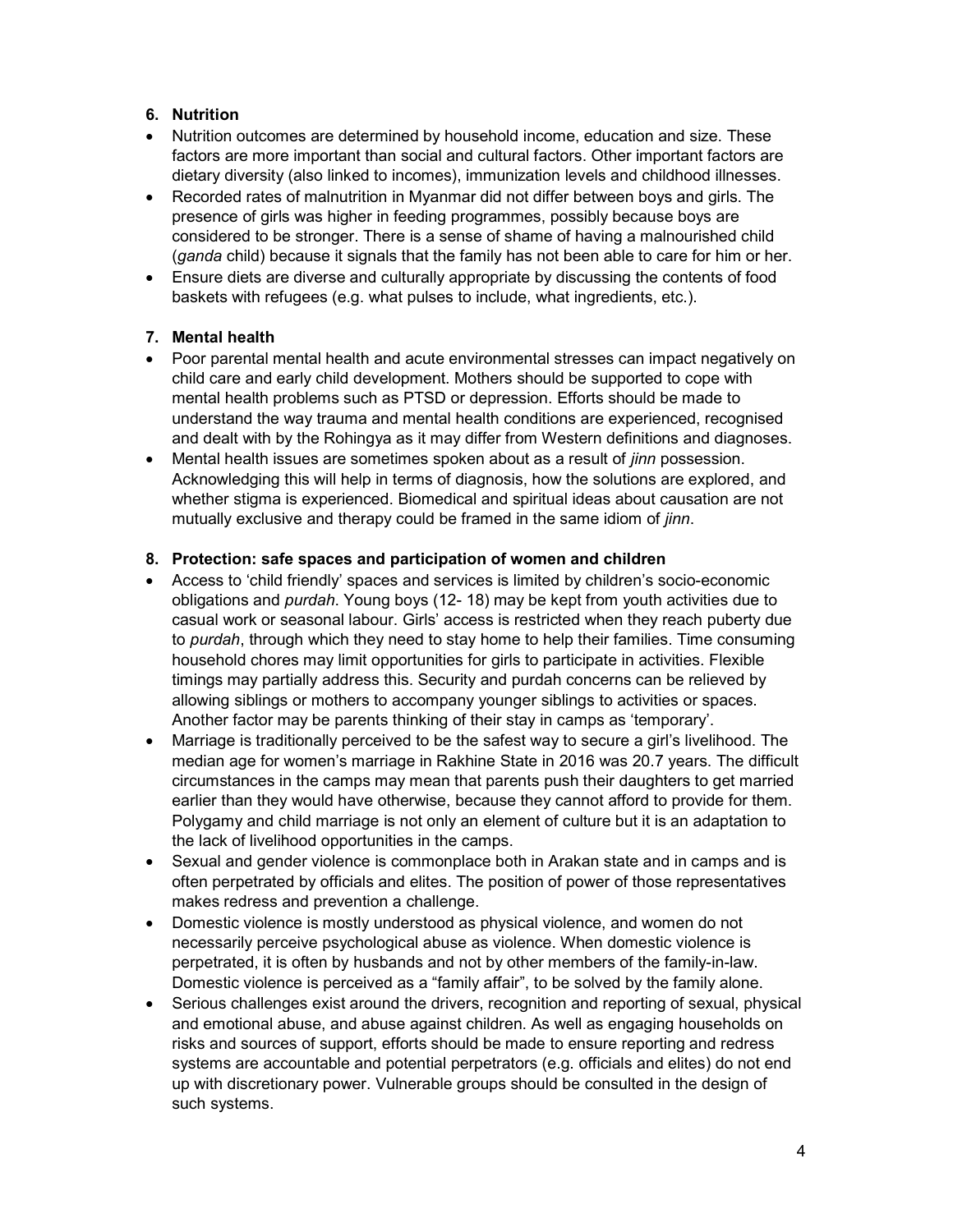### **Introduction**

More than half a million Rohingya refugees, 60% of them children (UNICEF 2017), have crossed the border into Bangladesh, joining refugee camps or settling informally, and are in dire need of basic services such as food, health care, and protection. To support their humanitarian intervention, UNICEF have requested a rapid evidence review:

- To assess the socio-normative values, beliefs and practices of the Rohingya around health, wellbeing and nutrition, and around the protection of children, adolescents and women (including gender norms) in a humanitarian context

And, as a subset of this question:

To assess the existence of social classes/ caste or social structures that might become invisible barriers for accessing services (e.g. child-friendly spaces)?

To answer these questions, this paper first explores the broader context of Rohingya in Myanmar and Bangladesh; then it explores key religious and cultural practices that are relevant to issues of health and protection; the following section explores aspects of health in more detail such as sanitation, nutrition, maternal and mental health. Finally the report closes with a set of preliminary recommendations.

#### Methods and scope

-

This paper draws upon an extensive desk review of more than 50 peer-reviewed articles, research papers and humanitarian reports<sup>2</sup>. It also synthesises the contributions of 11 regional experts who were interviewed or sent email responses (see Annex 1). Contributions from these experts are indicated in the text as 'Contribution [surname]' to differentiate them from written sources. Consultation with experts allows for the inclusion of up-to-date insights and a broader range of perspectives that are not available in published literature.

This review does not cover all humanitarian issues affecting the Rohingya. It focuses on aspects of socio-cultural practices which seem to play a significant role in health and protection. It is important to take this information with caution, and it cannot replace a social analysis to be carried out in settlements or camps. The information we have gathered in this rapid review is not a blueprint for action, but rather a discussion of the social and cultural factors of the Rohingya that may play a role when discussing humanitarian priorities. The information should come from the Rohingya themselves and through consultations on the ground (contribution Aron).

This report contains information about society and culture which came from settlements in Myanmar that existed before the latest attacks and displacement, from villages many of which are now burnt down and depopulated (OCHA 2017). It would be expected that the experience of forced migration and readjustment to a refugee camp will have changed social organisation. Other sources of evidence look into camp life, but even these need to be taken with caution, since there are different 'generations' of Rohingya' refugees: camps have been set up in Bangladesh since 1991 (when 250,000 Rohingya crossed the border) and in recent military attacks where the outflux of Rohingya refugees has reached half a million. This means that in camps like Cox's Bazar, there will be long established refugee populations coexisting with a massive new demographic of newcomers.

 $2$  The review includes 18 peer reviewed articles, 3 academic books, 6 academic non-peer reviewed articles, 2 academic thesis, 10 UN reports, 8 NGO reports, 6 websites on Rohingya culture and news, and 6 news items.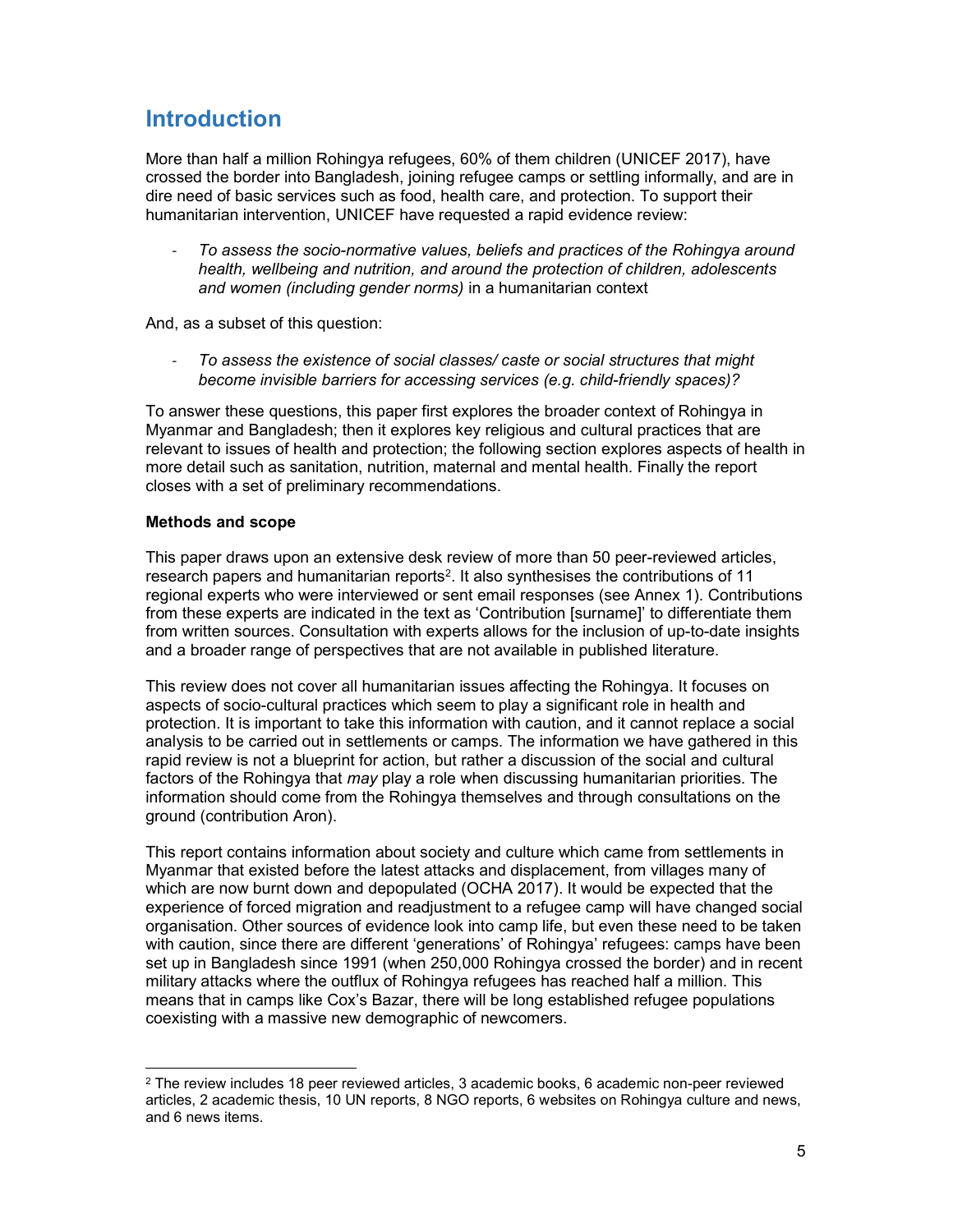### The context

-

The Rohingya, who have traditionally resided in Myanmar's Rakhine State, are not recognised as a legitimate, native minority by the government. Since the 1982 Citizenship Law, in which the Rohingya were not included in the list of the country's minorities<sup>3</sup> and were stripped of nationality (being considered Bangladeshi aliens) and became stateless.<sup>4</sup> Before that, the Myanmar state had created a strict regime that discriminated against Rohingya in terms of freedom of movement, access to education, access to health and livelihoods since the military coup of 1962 (Mahmood et al 2017). All this was enforced by the NaSaKa, the border police force<sup>5</sup>. State repression is compounded by intercommunal tensions between the Rohingya and the Buddhist Rakhines (Farzana 2011: 222).

During and after the 1990 election, "persecution in the form of physical and mental torture such as beatings as well as killings, abduction and rape, economic exclusion, and restrictions on physical movement threatened their livelihood security and physical security to the extent that it forcefully displaced thousands" (Farzana 2011). Traditionally a rural people engaged mainly in agriculture and fishing, the Rohingya who remained in Myanmar were initially forcibly displaced from their hometowns to 'model villages' (Lewis and Lone 2017). These model villages were perceived to be more like prisons or IDP camps. Repatriation to original homes and lands was not allowed (Advisory commission for Rakhine State 2007).

Life in Myanmar has meant a lack of access to services (e.g. health or education), movement, jobs and participation, for example Rohingya were not allowed to vote in the 2012 elections and have lost all political representation. On occasions men were forced to work. Travel permits to leave the village had prohibitive fees (Mahmood et al 2017). Religious freedom was also curtailed, with the destruction of mosques and appropriation of Waqf (mosque) land (Palmer 2011: 105). The Myanmar state (and a majority of Myanmarese) perceive the Rohingya as a 'population problem' and has initiated a two child policy (only for the Rohingya) and a minimum time lapse between pregnancies (36 months between births) since 2015 (Blomquist 2016), as well as a system of expensive and hard to get permits to get married and register children (Mahmood et al 2007).

Before the latest mass displacement, the largest concentration of Rohingya was in the north of Rakhine State (also known as Arakan), especially around Maungdaw, Buthidaung, Rathedaung, Akyab and Kyauktaw. In 2012 and most recently in 2017, allegedly in response

 $^3$  Please note that Muslim Rohingyas are not the only Muslim minority in Burma, although it is the only one that it is unrecognised officially as a minority. In this report we will only cover the Muslim Rohingya.

<sup>4</sup> The history of the Rohingya in the Rakhine region is contested. Rohingyas describe themselves as the descendants of Arab traders who settled in Arakan country in the Bay of Bengal as part of the expansion of Islam in the  $8<sup>th</sup>$  and  $9<sup>th</sup>$  century. These traders predicated Islam and intermarried with locals. The Rohingyas see these Muslim communities as their forefathers. It is recognised by both Rohingyas and the Rakhine Buddhist that during British rule of Burma (1824-1948) there was a population intake from the Chittagong area of Bangladesh into the Rakhine region. Myanmar State discourse claims that today's Rohingyas descend only from that (19th-20<sup>th</sup> century) immigrant population or even more recent immigration, whereas the majority of historical research is that the Rohyingas are a combination of several populations, some longstanding and some more recent (Ardeth Maung Thwanghmung 2016).

 $^5$  The NaSaKa police force is officially a border police force, yet its key role has been to implement discriminative policies against the rohingya such as movement restriction, two child policy, and marriage restrictions. It was disbanded in 2013, yet the policies continued to be enforced by the national police (International Crisis Group 2013).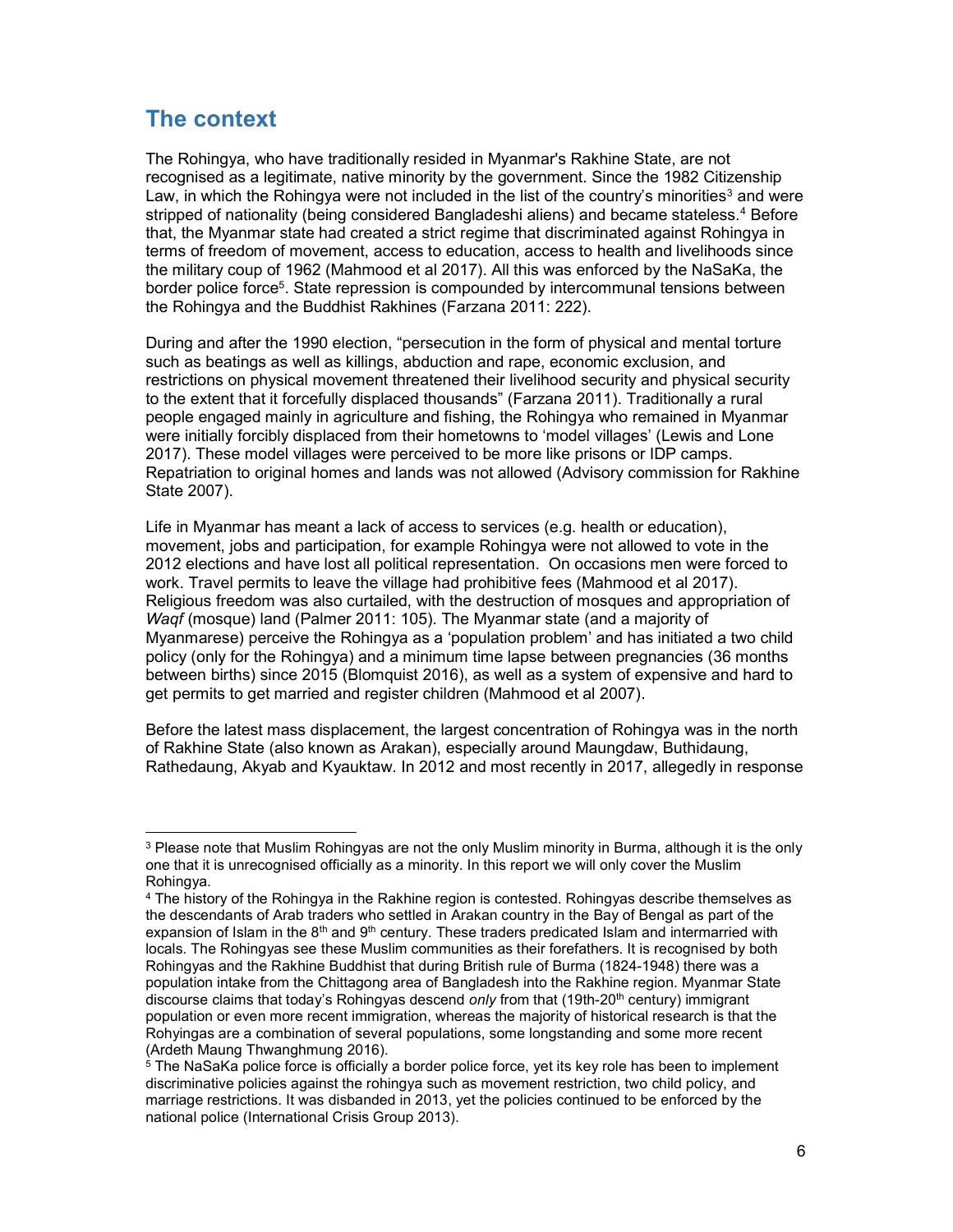to inter-community attacks and attacks from the Arakan Rohingya Salvation Army (ARSA) $^6$ , the Myanmar state has launched military operations against the Rohingya which have unleashed waves of violence that has included "villages have been burned down, parents or relatives have been killed in front of traumatized children, and women and girls have been raped or brutalized." (OCHA 2017). The violence has created a mass movement of Rohingya, and now 50% of all Rohingya villages stand empty, "half the population has been displaced in the space of three weeks and unknown thousands (…) have been killed." (Brinhan 2017). Some Rohingya land has been confiscated and allocated to Buddhist Rakhines (Masood contribution, Gronlund 2016: 48-9), and the displacement of Rohingya from Arakan opens the door to gas and oil exploitation by the Myanmar state<sup>7</sup> (Gronlund 2016).

#### Seeking refuge

Most of the Rohingya refugees have sought refuge in Bangladesh, although others have done so elsewhere in countries such as India, Indonesia or Malaysia. The need to find refuge puts them at risk of trafficking (ECHO 2017). Transit between countries puts them at risk of kidnapping (by criminal groups or corrupt immigration officers) and use as forced labour (Akm Ahsan Ullah 2011).

Whilst relatively more secure, life in Bangladesh is still challenging. Over six to eight hundred thousand Rohingya now live in Bangladesh, and only a little over 30,000 have a UNHCR refugee card and are officially registered as refugees. Without a card "unofficial Myanmar migrants" are not allowed to work or pursue education. Movement is severely curtailed for all refugees, making access to services such as health challenging (ECHO 2017). The refugee crisis is protracted, so for example in Nayapara camp in Bangladesh, 58 percent of the camp population was born there, and most of the refugees have been there for over 20 years (Asma Masood). In long-term host countries, the distinction of being documented or not also makes a difference to people's sense of security, and to the job opportunities they can pursue.

Some refugee camps are situated near a restricted area with a Chakma indigenous minority, indeed some of the doctors in camps are Chakma. Chakma are marginalized in Bangladesh which makes it difficult for them to speak out about some of the issues in the camps. Navigating these ethnic tensions will require more attention (Contribution Oosterhoff).

#### **Livelihoods**

The Rohingya have traditionally pursued agriculture or fisheries as their main livelihoods. Urban Rohingya used to be involved in business and trading, or as manual labour. Before the conflict with the State of Myanmar unfolded, better off households owned land or were engaged in fishing, whilst those on lower incomes survived through manual labour in fishing, agriculture and petty trade (SCI 2014). This was before the restrictions that were imposed by the state since the 1960s. In recent times, Rohingya in Arakan have depended mainly on casual labour, mostly in agriculture.

The movement restrictions have meant: "little access to sea land or other productive assets. Main markets and business centres remain accessible, limiting opportunities for work" (ibid).

<sup>-</sup> $^6$  The ARSA claims they formed as a group of Rohingya youths responding to the 2012 military attacks. Their first attack happened in 2016. They claim to be circumscribed to areas inhabited by the Rohingya and to be there to protect the Rohingya from attacks. The Myanmar state, however, draws links between ARSA and linked to international Islamist terrorist groups.

<sup>7</sup> China has opened a pipeline in Arakan, and they also are the main purchasers of Myanmarese market, which makes it the country with most leverage to pressure Myanmar for change (Masood 2015). Whether they are interested in this mediating role or not, is another question.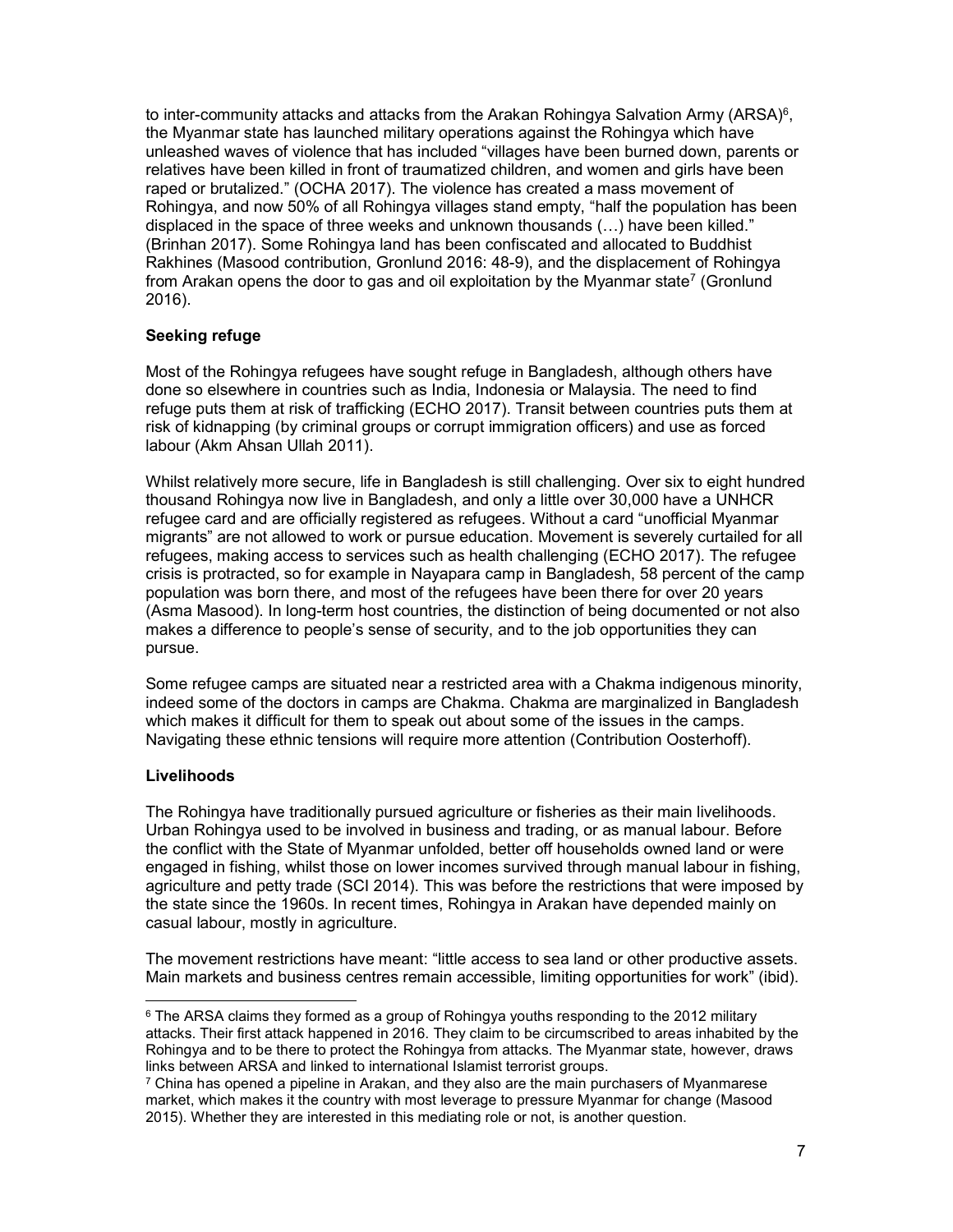The lack of movement means that people cannot find secure jobs, and they are also denied local and national level positions (Kazi Farmida 2017).

In the refugee camps in Bangladesh, because of movement restrictions and the impossibility of seeking employment through legal means, Rohingya refugees get involved in rag picking, recycling, foraging and providing day labour informally. Depending on where the camp is located, other casual jobs may arise, like working in a soap factory, or in the shrimp business, housebuilding and so on (Uddin and Khan 2017).

There are disparities in the incomes of Rohingya when they arrive: "A small percentage that arrived with assets and contacts (…). By far, most will remain dependent on camp resources in every way." (contribution Mirante).

Work in refugee camps in Bangladesh is mainly carried out by men and women stay at home doing housework (contribution Masood), although the economic realities of the camps are changing this. A large number of men have either been killed or detained, and many men are also migrating to a third country (from where some of them send remittances back<sup>8</sup>) or embarking in fishing boats (MSF Amsterdam, 2007). This means that there is a large number of female headed households in the camps (19 percent of Cox Bazar's households, according to IOM 2017), and that the economic necessity means that women are starting to become breadwinners in the household (de Chickera). As discussed below, this has created some tensions within the households and a rethinking of the role of women within Islam and the relevance of purdah.

#### Language

-

Rohingya language is an Indo-Aryan language, of the great Indo-European family. It has a large number of Urdu, Persian, Hindi, Arabic, Burmese and English loanwords. It has been written in different scripts, including in the roman script. Rohingya is related to the Chittagonian language, which is spoken in the South-eastern Division of Bangladesh. Speakers of Chittagonian and Rohingya can understand each other to a degree. Messaging in Chittagonian can be partially understood by Rohingya refugees, but for complete comprehension messaging should occur in Rohingya. Chittagonian and Rohingya are related to Bengali but not intelligible by them (Azizul Hoque 2015: 58).

#### Status and social organisation

This section explores forms of social and religious status in Rohingya villages as it was in the past, before the current crisis. Much of this information is based on a report by Action Contre la Faim (2015). It is important to note that mass displacement and resettlement in camps may have changed the people's status and therefore their potential command of people's trust. These prominent people may still retain their prominence and prestige amongst the community, and it is important to engage or consult with them (Sardina Galache contribution).

Within Myanmar civil governance, villages tracts (that could include several villages) were administered by a Rakhine Buddhist<sup>9</sup> and under their authority in each village there would be a village chairman (Chay Ywa Okkata in Burmese), a local Rohingya leader, who had prominence due to wealth and land ownership. These Rohingya leaders would usually also

 $^8$  Elzbieta Godzdiak reports that long-term Rohingya migrants in Malaysia are likely to find a new local  $\,$ partner or wife, hence undermining the support and remittances that they might have sent to their first wives in Arakan or Bangladesh.

 $9$  Village tract (often a group of 2-5 villages) boundaries would be set out so as to ensure that a group of Rohingya villages would be incorporated with a Rakhine Buddhist village, and the admistration of that village tract would be appointed to a Rakhine Buddhist.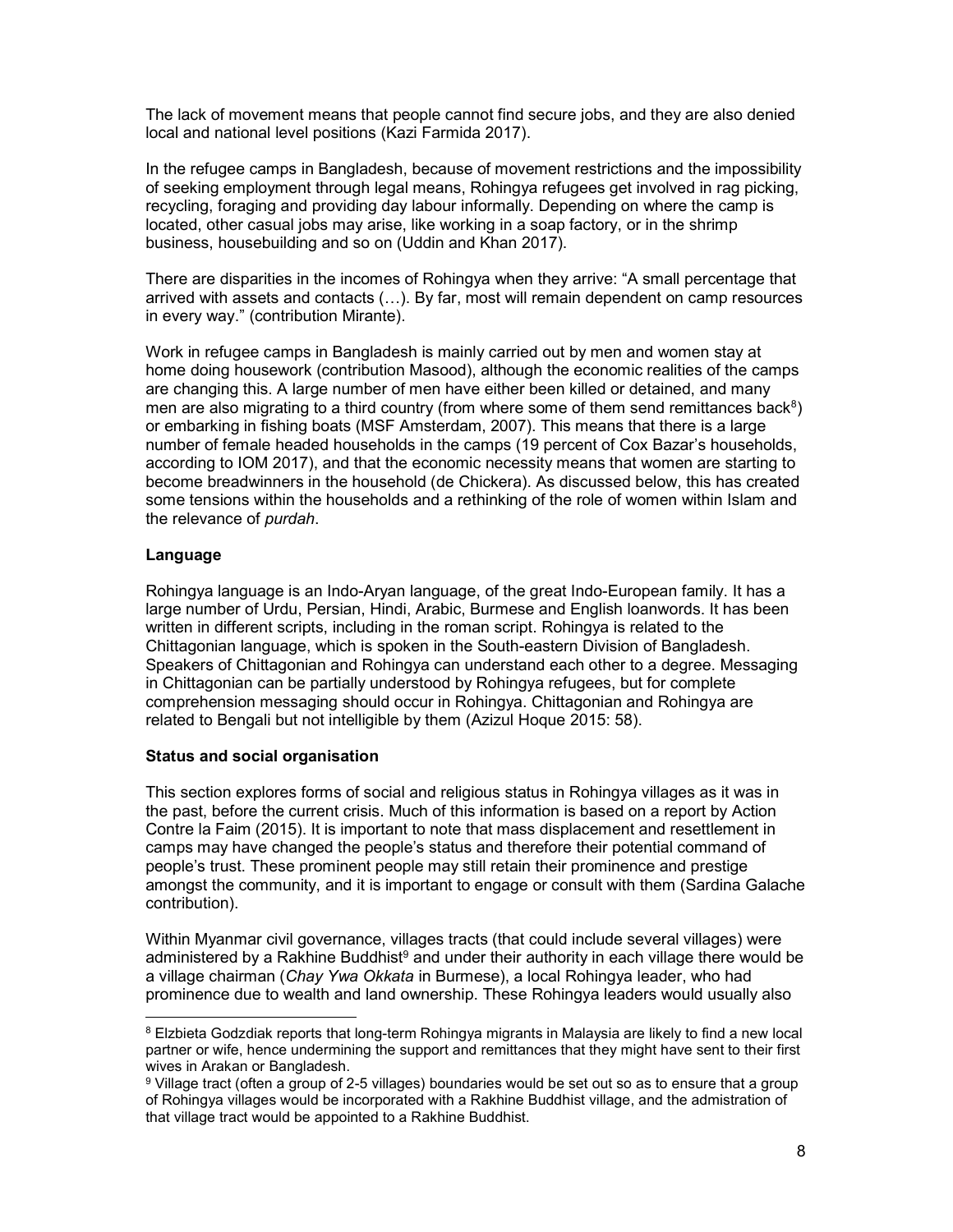have belonged to mosque and madrassa committees (created by the border police NaSaKa).

Mullahs, the heads of the mosque, and the Mulvis, the heads of the madrassas (Quranic school education) were also influential, and often commanded higher incomes when leading wealthier communities. Their position within Rohingya society (as member of the committees above) was very ambivalent as they had to negotiate the demands of the State authorities and those of their own people (ACF 2015:7).

In refugee camps, *mullahs* and imams leading prayer in mosques have been reported to be very influential. As will be shown below, and as mentioned by UNICEF staff, the existence of a mosque for prayer is a key preference and upon arrival refugee imams set up mosques, and on the back of those mosques, water points. Respect for these religious figures and their potential role as interlocutors with the community should be taken into account for messaging.

Háfes are people who have memorised the whole Quran. Although mostly men, there are also women háfes, and they often come from a lineage of háfes. They command a lot of respect from the community. In the past, some women (some of them háfes) also carried out pilgrim tours (Musk'rat Jamaat), teaching Islam to surrounding communities (ibid: 8). Musk'rat Jamaat does not only involve the teaching of Islam, it also includes "gender oriented teachings on sexuality, marital life and values that should be respected by Muslim women" (ibid: 9).

In Rohingya communities, there are secular organisations of elders and bachelors called sómaj. The members of these committees were called shodor. The role of the sómaj is to enact the community members' obligation to each other, it reinforces the 'social bonds' of the community<sup>10</sup>. Originally, before the 1990s, this secular administration was responsible of keeping order in matters outside Islamic law, for example mediating in neighbour and familial conflicts, as well as collecting zakat (an Islamic form of charity/social redistribution) (see below): "All social welfare activities like Adhahi meat distribution, helping the poor, widows, orphans and needy, marriage and funeral functions are done collectively by the sómaj" (Islam 2006). They also appealed to community to help people who were destitute. Since the 1990s they have become less relevant, but they still command respect from the community.

Wakar Uddin, the Director General of the Arakan Rohingya Union, cautions us in his contribution to see these social positions (the shodor, sómaj, and the háfes) as the social organisation of the Rohingya in a distant past, rather than recent. The constant attack on local institutions by the Myanmar government, which they perceive as illegitimate and subversive in the past decades has "undermined the social fabric" of Rohingya society. Even in the case of mullahs and mulvis, he highlights how the persecution of religious people, the destruction of mosques, higher religious education institutions, and historical documents have undermined the status of these figures. It is worthwhile, however, to enquire if any refugees that held those positions in the past are available and if they can command trust amongst the Rohingya.

-

 $10$  The notion of community under Islam, of *ulema* is essential in Islam, and the *sómaj* carried that 'social bond' into practice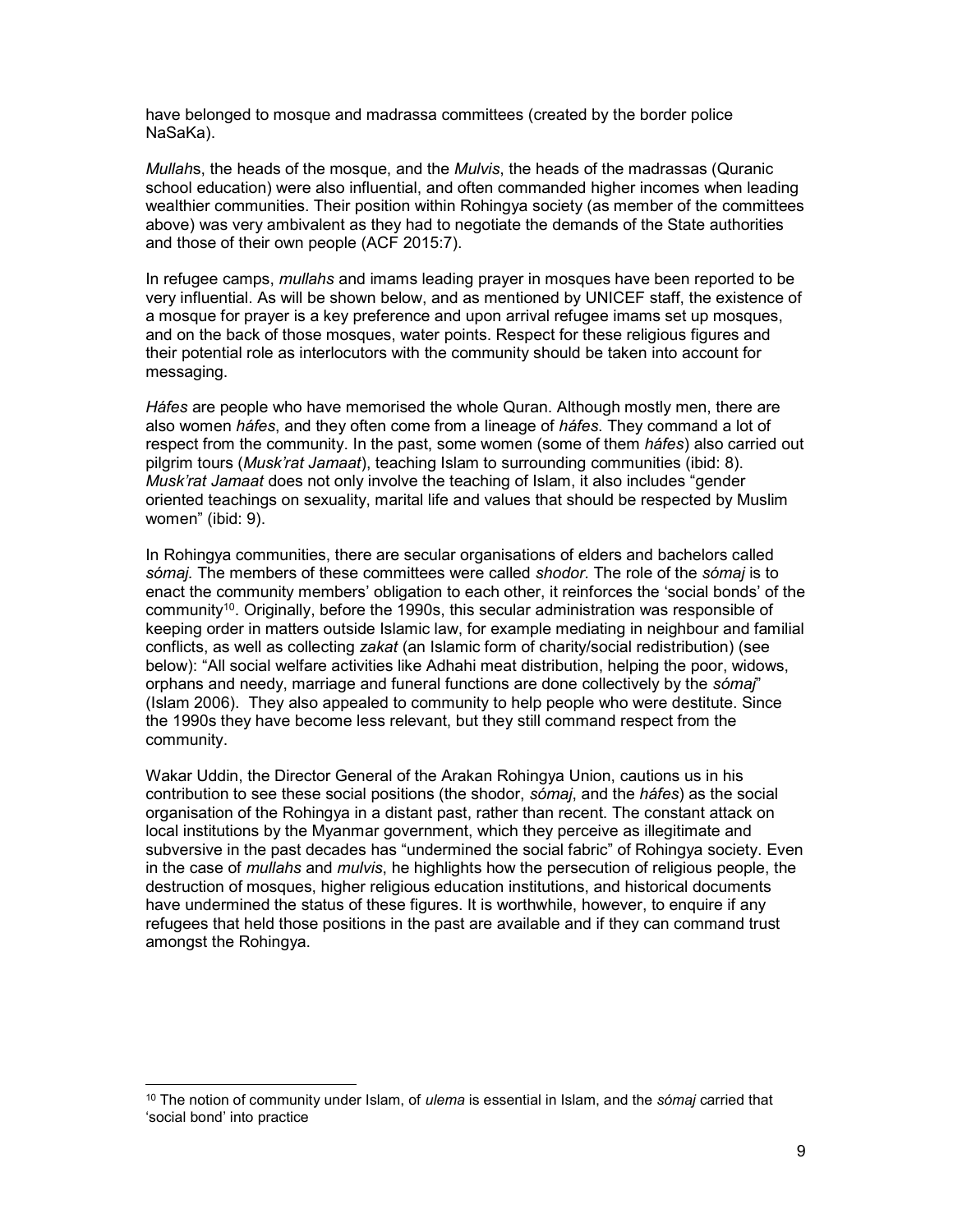### Islamic practices and social customs of the Rohingya

This section explores the Islamic practices that are most relevant to health, nutrition, wellbeing, and protection. It does not aim to summarize all the beliefs, practices and values that make up Rohingya Islam $11$ .

Rohingya Islam is part of the Sunni branch of Islam. Within that it belongs to the Hanafi school of religious thought<sup>12</sup>. Whilst not as conservative as the Hanbali school (e.g. Saudi Wahhabism), it is relatively more traditional than other branches of Islam. For example, Rohingya refugees in Malaysia counterpoise their moral high ground with regards to the Malaysian Islam which they see as too lenient (in terms of the number of prayers and the food restrictions: e.g. Rohingya don't eat crustaceans and Malaysians do) (Azis 2014). In answer to the second question of the review, the fact that the Rohingya are Muslim, it means that there is no caste system in place. Social difference may arise to income disparities, urban or rural residency, status in terms of (normally religious) education and community secular and religious responsibilities, as well as gender and age differences.

Religion is crucial for wellbeing: "key facilities for practising Islam, such as graveyards, madrassas (religious schools), and mosques – [are] related to individual and community spiritual wellbeing" (Palmer, page 103). Meeting religious needs are as important as meeting material needs. Religious education in madrassas has been crucial, particularly since there have been periods in Rakhine state in which young Rohingya did not have access to formal education and would receive much of their training in madrassas.

The physical existence and attendance to mosques is important. Even when migrants move to places where they don't speak the language (India or Malaysia), they find solace attending worship in mosques. In villages, men gather in the mosque for the 5 daily prayers, whereas women pray at home. The mosque gatherings on Friday allow for settling conflicts and socialising (ACF 2015: 18).

Prudent behaviour in mosques (including makeshift or adapted ones like a community centre) is paramount (e.g. taking off shoes) for good community relations, as is building mosques appropriately. For example the entrance door needs to be built on the east side, there has to be a *minbar* (the pulpit from which the Imam addresses the congregation); and there should be *mihrab* (the niche placed in the wall of every mosque to indicate the direction of Mecca). The size has to be big enough for Friday prayers (Jum'ah) to allow the whole community to pray together. These demands were voiced in a study conducted in Leda camp. In the same study, availability of prayer mats and a carpeted floor was deemed important by respondents (Palmer 2011: 103).

Ablutions (wudu, the obligatory ritual washing) before prayer require water facilities near the building designated as a mosque. The importance of *wudu* and water availability is even more important for women who pray at home. When designing water points, the needs of women for ritual washing have to be taken into account as well.

Men grow beards and women are expected to wear hijab or headscarf (see below). In Myanmar, men were persecuted for growing beards and engaging in religious gatherings and communal prayers.

-

<sup>&</sup>lt;sup>11</sup> Since we are focusing on the Muslim Rohingya, and in answer to the question, there are no castes in Islam. Please note that there are a number of Rohingya Hindus were displaced in the most recent attack (contribution Farzana), this social group will not be explored in this paper.

 $12$  For a brief chapter summarising the beliefs, practices and values of Islam, please read Koenig and Shohaib (2014)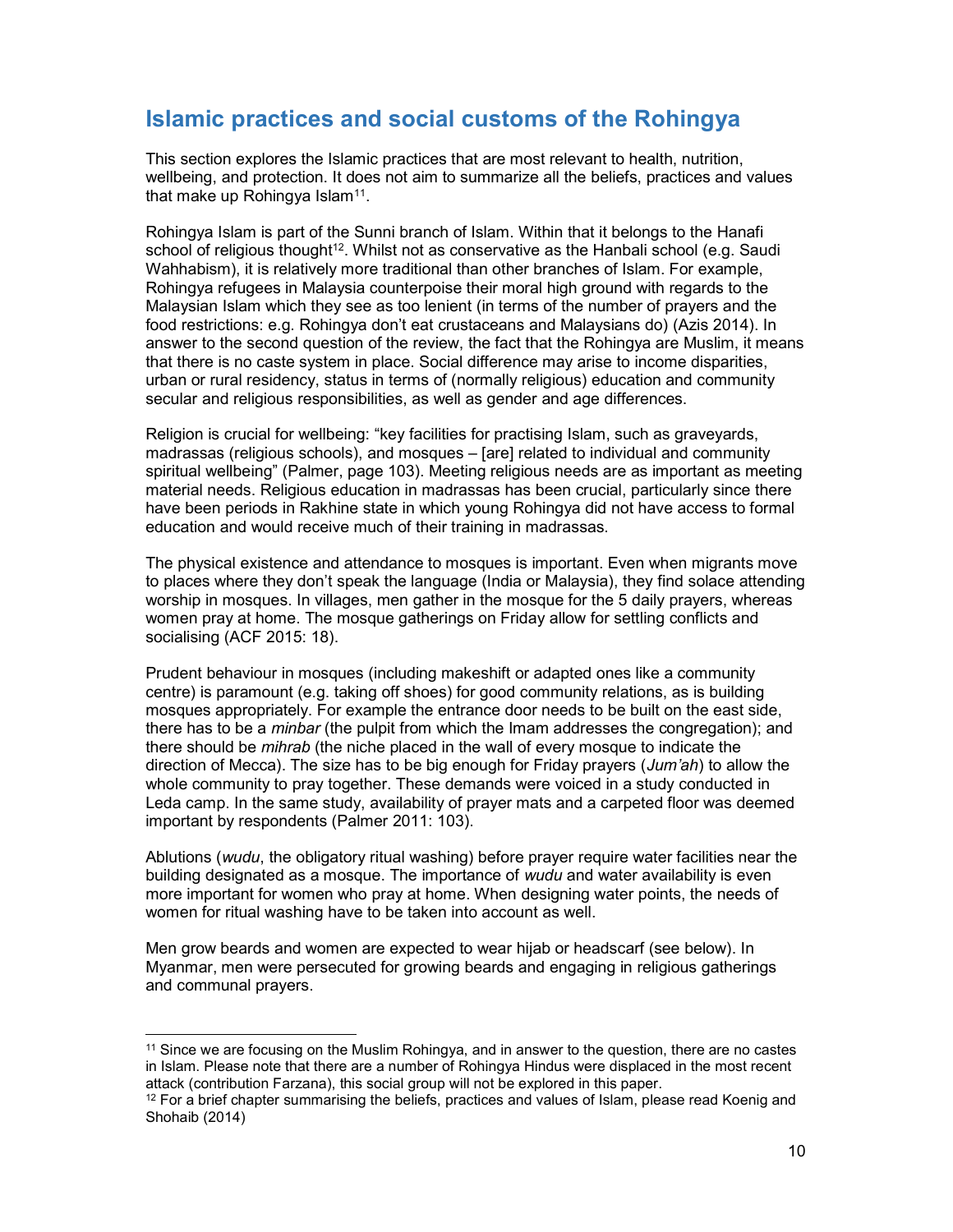#### Purdah

Purdah, which literally means "curtain", is the practice of preventing women to be seen by men other than their husbands. As part of purdah, Rohingya women are expected to remain inside the home and take up traditional gender roles, such as housework and childcare. When women do leave the home, they have to be covered by a hijab or headscarf. The upholding of purdah is a symbol of the family's status: "Women's proper behaviour as sheltered persons becomes an important source of the status of their protectors and their behaviour becomes important in terms of honour and family pride for the entire kin group (ACF 2015).<sup>13</sup>" In this context, being covered by a hijab or a burka actually enhances women's movement and freedom, because otherwise they would need to stay home. The need for this "symbolic shelter is based on particular understanding of the human condition where "strong impulses such as sexual desire and aggression prevail". They are also based on a strong and very fragile male pride. For women, maintaining purdah is a sign of religious achievement (ACF 2015: 12)

In Arakan, there was a socio-economic aspect of purdah. Richer families were the most able to maintain purdah, with the woman staying at home, and would be respected and prestigious in the village. Poorer families would need for women to go off to work which can be seen as a transgression of purdah. In a family whose fortunes were improving, women would be brought indoors. This links to the requirement for men to be the breadwinners (Suryanarayan 2016), and the anxiety that it creates for them when women have to contribute to the household by working outside. Similarly, women who have to work can feel guilty that they are not meeting their religious demands, whilst at the same time feeling like they are not dedicating enough time to their children and to the household. In families where women do paid work, they are still responsible for the household chores and raising children.

The circumstances in camps are challenging these gender roles. The dire economic situation means more women have become the breadwinners. Women engage doing house cleaning, washing or childcare for others. The increase in paid work has not come hand in hand with greater empowerment. Rather the opposite, women have been victims of gender violence and harassment both in the home and in the camps. This is compounded by the experience of violence by men at the hands of the Myanmarese, which increases the risk they engage in Gender based violence against women (Akhter and Kusakabe 2012).

Concerns about women's seclusion are also driven by an increasing sense of insecurity outside the domestic space, be it in camps or villages. Frequent instances of gender violence in camps and communities substantiates these perceptions (ACF 2015, 13).

#### Zakat and social solidarity

-

Zakat is a form of mutual aid characteristic of Islam (as we saw above, managed by the shodor in the communities living in Arakan). Those who have the economic means will be obliged to pay zakat, which can be up to 2.5% of their income and which should be redistributed amongst the poor. The number of people eligible to give zakat and the quantities circulated constantly decreased during the duration of the conflict, due to the difficult economic circumstances the Rohingya were facing (ACF 2015).

 $13$  As shall be shown below, when a women marries a man, she now belongs to the realm of the man's family, so her observance of purdah directly impacts on the honour of the mother-in-law and her in-laws. Observing purdah is necessary for the woman to minimise conflict with the mother-in-law and the husband.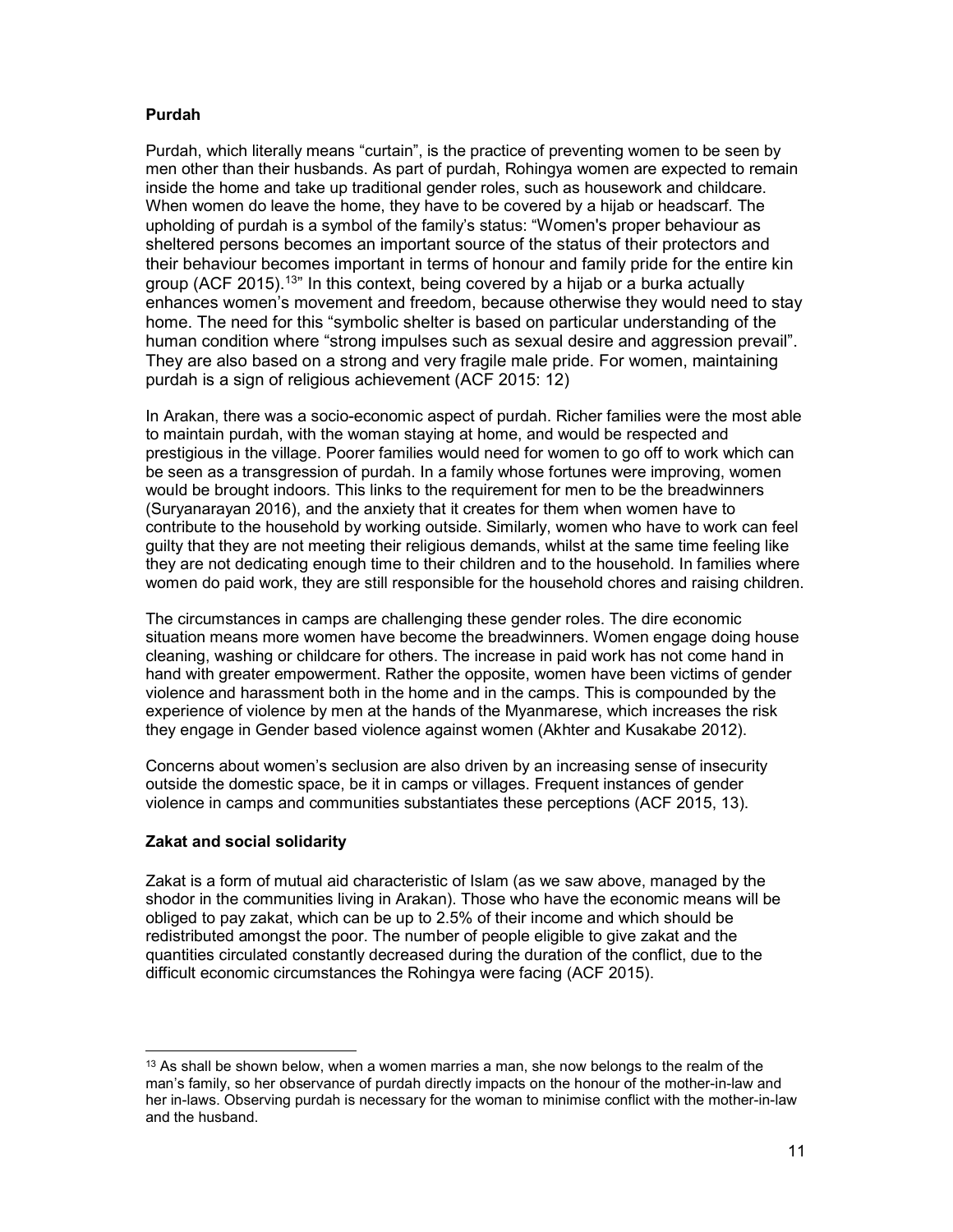Other forms of mutual aid are everyday charity for the poor and vulnerable (such as the elderly), donations at the end of Ramadan (Sadaqah al Fitr) and donations for Eid al Adha (between one or two months after the end of Ramadan.)

Zakat and other forms of mutual aid are important because they encourage a religious understanding of redistribution and a community responsibility towards the most vulnerable and destitute.

#### Marriage

Marriage is traditionally arranged by the parents and is considered a religious affair. In Arakan state, conflicts related to inheritance, marriage and separation are dealt by the Mulvis.

Marriage is very important for the Rohingya, particularly for women. Since upholding purdah (see above) and the custom of the man being the breadwinner, requires women not to work, marriage is the only form of security: "their only means of safety, both economically and physically, is through marriage." (ACF 2015: 17). Arriving in the camps, women see it as a "relief with finally being able to marry and start families, and that it is good to have family and children to spend time with in the daily life they have now as refugees waiting to continue their lives." (Gronlund 2016). Further, in the camps, women are getting married at a younger age due to the lack of economic opportunities. Marriage for one's daughter is pursued as a custom, but also as an adaptation for the lack of funds to pay for schooling (SCI 2015: 24).

Even though Islamic law does not allow for dowry, it is common for the family of the bride to pay dowry to the husband's family. The marriage is preceded by a prenuptial agreement, and the dowry is described as a "gift" (hadiat). The size and value of the dowry depends on the wealth of the households. Dowry is also practiced in the camps in Bangladesh, even though it is still illegal there, and there are reports of women migrating to be able to afford dowry and hence to get married (Holmes 2015). Dowry also represents a degree of security for the woman, since in the case of unilateral divorce by the husband, he would need to repay the dowry in full (Nazrul Islam 2012). Because men are becoming increasingly 'scarce' dowry prices are increasing. Dowry is a very frequent source of intra-household disputes, between husbands and wives and between wives and their mother in laws.

The Rohingya culture is patri-local, which means that when a couple gets married, the woman moves into the mans' family home and becomes the responsibility of that family<sup>14</sup>. In particular, she becomes the responsibility of the mother-in-law, who (together with the husband) is supposed to give the woman guidance in terms of her behaviour, childcare and other gender allocated tasks: "When becoming daughter in law, the woman will be transmitted her in-law family's values, including how they should behave in regards of Islam (…). Therefore, after marriage the woman's new family is her step-family. Hence the elders (husband and spouse) with their married son(s) and daughter(s) -in-law compose the ideal household. Decision makers are the elders and the elder son (if not, the elder daughter)." (ACF 2015: 18)

Polygamy is seldom practiced: the rate of polygamous marriage in Rakhine state (which would also include the Buddhist population as well as the Rohingya) is 7 percent (MoHS and ICF 2017). According to Islam, you can have several wives (up to four) if you don't

-

<sup>&</sup>lt;sup>14</sup> Both spouses keep their original names, however.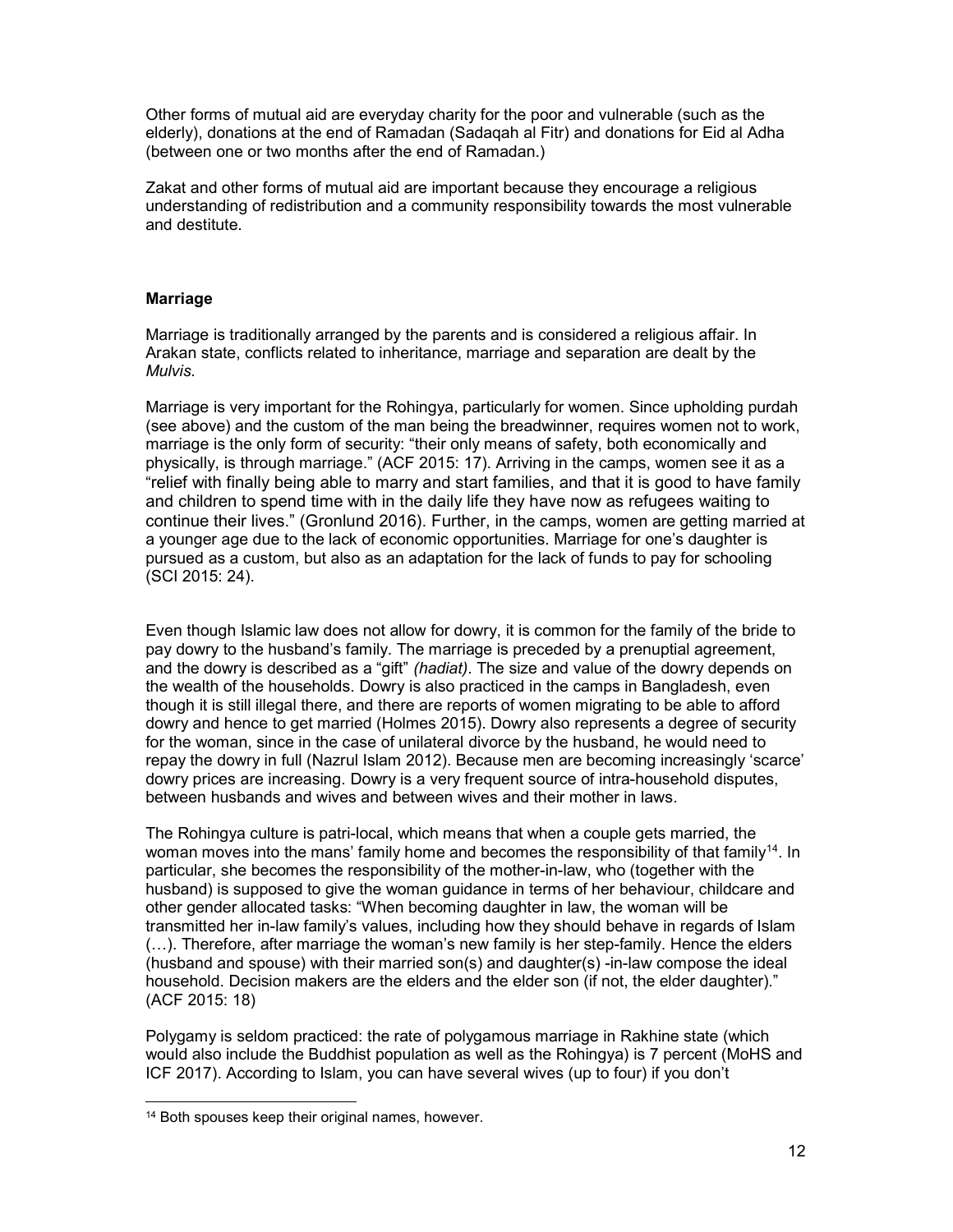discriminate against them. Poligamy occurs more often in higher income households in rural villages (ACF 2015). The lack of men (due to death and migration) means that in refugee settings polygamy is practiced more often (ACF 2015; WFP and UNHCR 2012).

Since the 1990s, the Myanmar government has prohibited polygamy and required that Rohingya obtain a permit from the NaSaKa in order to get married. The law prohibits cohabitation or sexual contact before wedlock and can lead to 10 years imprisonment (Lewa 2009). Yet marriage permits are costly, often involve bribery, and can take years to be granted. These measures have been introduced as part of the government's population control legislation against the Rohingya which also includes the two child policy. In practice this has meant that many couples have not registered their marriage, and unsafe abortions are practiced and a large number of unregistered children have been born. Thus upon arrival to Bangladeshi camps and away from these restrictions it expected to see a dramatic number of marriages and births (contribution Masood).

Marital separation in Arakan is overseen by the *Mulvi*. The divorcees must live separately for three months and cannot engage in other relationships in the meantime. The children are the man's 'property', hence they would remain part of his household (unless they are being breastfed) and taken care of by the mother-in-law or other female members of the in-law family. If the divorce is due to adultery by the man, the woman can claim the children for herself.

#### Gender Roles

Gender segregation is common amongst the Rohingya. Girls are expected to stay in the home and be close to their family, whereas boys are more present in the public sphere. When girls reach puberty, they are more likely to be separated from boys, and parents will not send their young girls to educational or recreational activities unless they are segregated (SCI 2014: 16). This is exacerbated by security concerns where girls are kept home to protect them from attack, in both Arakan communities and in refugee camps (ibid). It is important to note that the intensity of gender segregation and upholding of purdah varies according to levels of education and wealth, urban vs. rural, and whether they are in Arakan state or as migrants oversees.

There is no gender segregation until a girl reaches puberty. Both boys and girls have household chores, but girls are oriented towards the home e.g. washing, cleaning and feeding backyard animals, whilst boys perform tasks such as fetching water. Boys are more likely to play outside. According to Save the Children, when girls reach puberty they are taken out of the public space which "belongs to men, boys, children and to some extent married women". (Save the Children 2014: 24).

Women's social life revolves within the domestic realm: a woman mainly interacts with women in her own household, her family members if they visit, and her closest neighbours. Women rely on the women in her household for her knowledge of Islam and of women's health and reproductive issues. As mentioned above *háfes* women can also provide counselling in the pilgrim tours (Musk'rat Jamaat) on "personal matters, such on how to behave with one's husband, how to behave when pregnant, how to deal with the first menstruations, etc.". This places women háfes as good intermediaries for women's reproductive health messaging. (ACF 2015:18)

#### **Music**

This short section explores different mediums through which culture is transmitted and which can give ideas on how to transmit values and messages.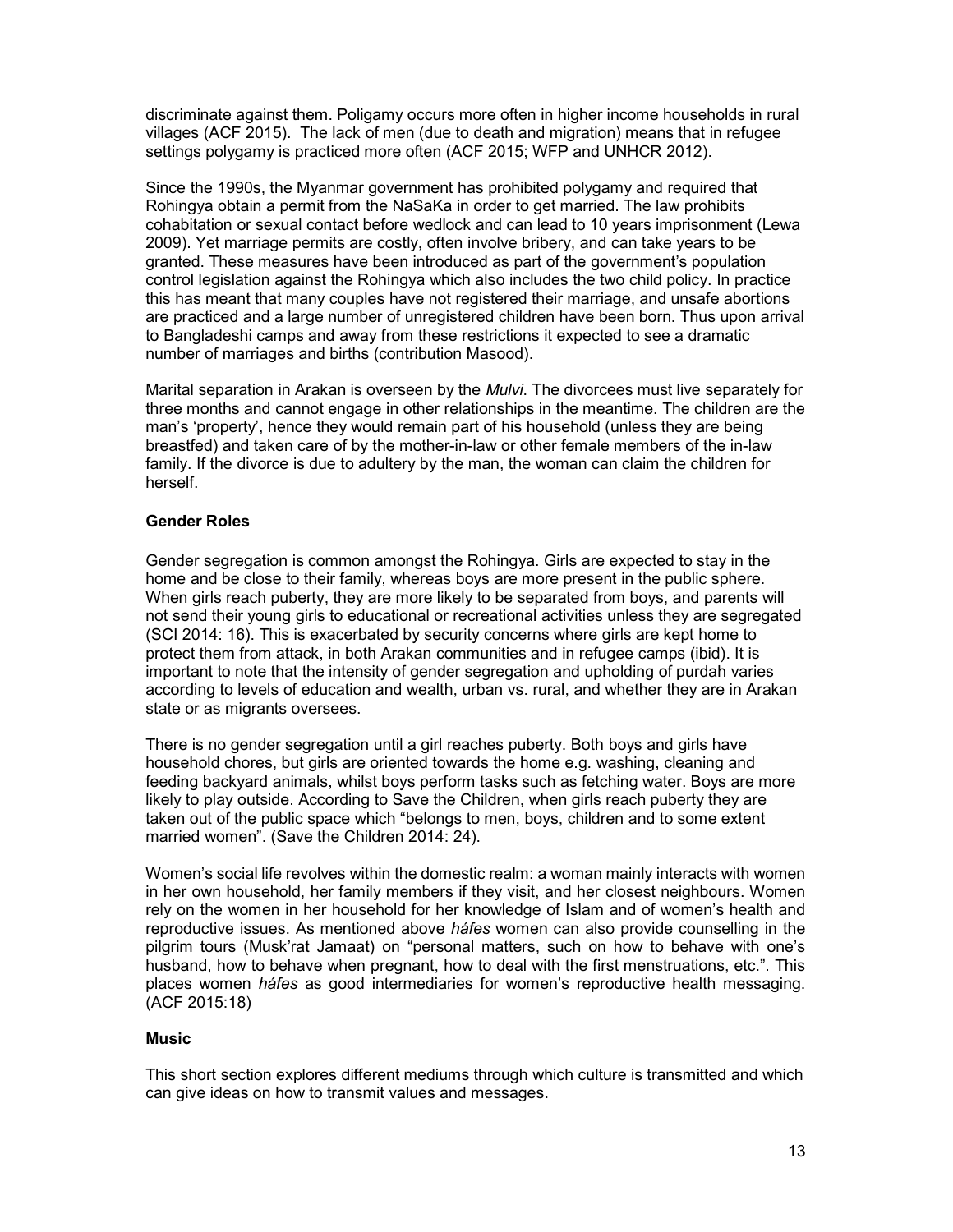Music plays an important role in Rohingya culture and has played a role also in resisting the impact of the Buddhist culture. "Muslims who came to Arakan brought with them Arab, Indian, and especially Bengalese music and musical instruments. Persian songs are sung by Arakanese Muslims to this day." (Siddiqui 2012). Tarana poems/songs are a form of oral tradition to keep Rohingya history alive, as well as a way of transmitting "feeling, sentiment, and emotion through songs is thus an excellent means of preserving identity and displaying passive resistance" (Farzana 2001: 223). Tarana is sung individually but can also be sung in groups. Farzana reports of Rohingya refugees in Nayapara camp camping out between the huts every month or two with the permission of the Camp-in-Charge:

"At these gatherings, they use their traditional instruments (juri and tobla) and sing country songs, religious or philosophical songs, and songs that represent their everyday issues in the camp. Although the group performances in camp are mostly by men, women are welcome as well. As these gatherings take place within the spaces between huts, the women can also enjoy it from inside their rooms. Such occasions not only provide them with entertainment: the impact is greater as they pronounce their frustrations together, recall their memories, transmit them to the new generation, and bond themselves together." (Farzana 2011: 224)

"Home" is remembered, celebrated and preserved through these songs in the camps. Songs will recall what an Arakan "home" is, for example the rural peaceful place, a "well-ordered lifestyle", and "houses surrounded by trees, with a garden and tube well", with "memories of dried food on the rooftop, and in the backyard or in the field, those fresh green chilli gardens" (Farzana 2011: 225)

### **Health**

This section addresses the socio-cultural norms, beliefs and practices that shape the Rohingya's health outcomes. It is important to note that a great majority of the poor health outcomes are not related to culture, but to a lack of basic infrastructure in the camps (safe water and sanitation), health service provision, unaffordability of services, restrictions of movement and other 'material' constraints that have little to do with socio-cultural norms.

#### Access to health

IDP camps and villages in Arakan only have limited capacity for primary care, basic emergency obstetric care, and basic emergency services (Rakhine Advisory Committee). Medical treatment is expensive, and people lose their savings and possessions when illness or death occurs (Kadi Farzana). The restriction of movement by the system of permits means that people are denied access to health facilities, even in the case of emergencies (Mahmood). Rohingya in IDP camps can only use the clinics within the camps, and they are not permitted to access the township hospitals, despite being close to the camps (WHO 2015). Permits are necessary to leave the village or IDP camp, they take months to be processed and too costly for people to afford (Lewa 2009, Mahmood et al 2017). People need to apply for a costly travel permission even to travel to a poorly equipped clinic for example in a large town such as Sittwe. Referral of critically ill patients is often denied (Lewa 2009, Mahmood 2007).

Clinics in Arakan state are normally manned by Rakhins or Burmese staff, and there is a problem of communication, both in terms of language (since they do not speak Rohingya and would need translation), and the Rohingya are treated with contempt, or even refused treatment (Rakhine advisory committee). In Bangladesh, there is not enough staff to meet the demand, and there are not enough female personnel health staff in camps for women to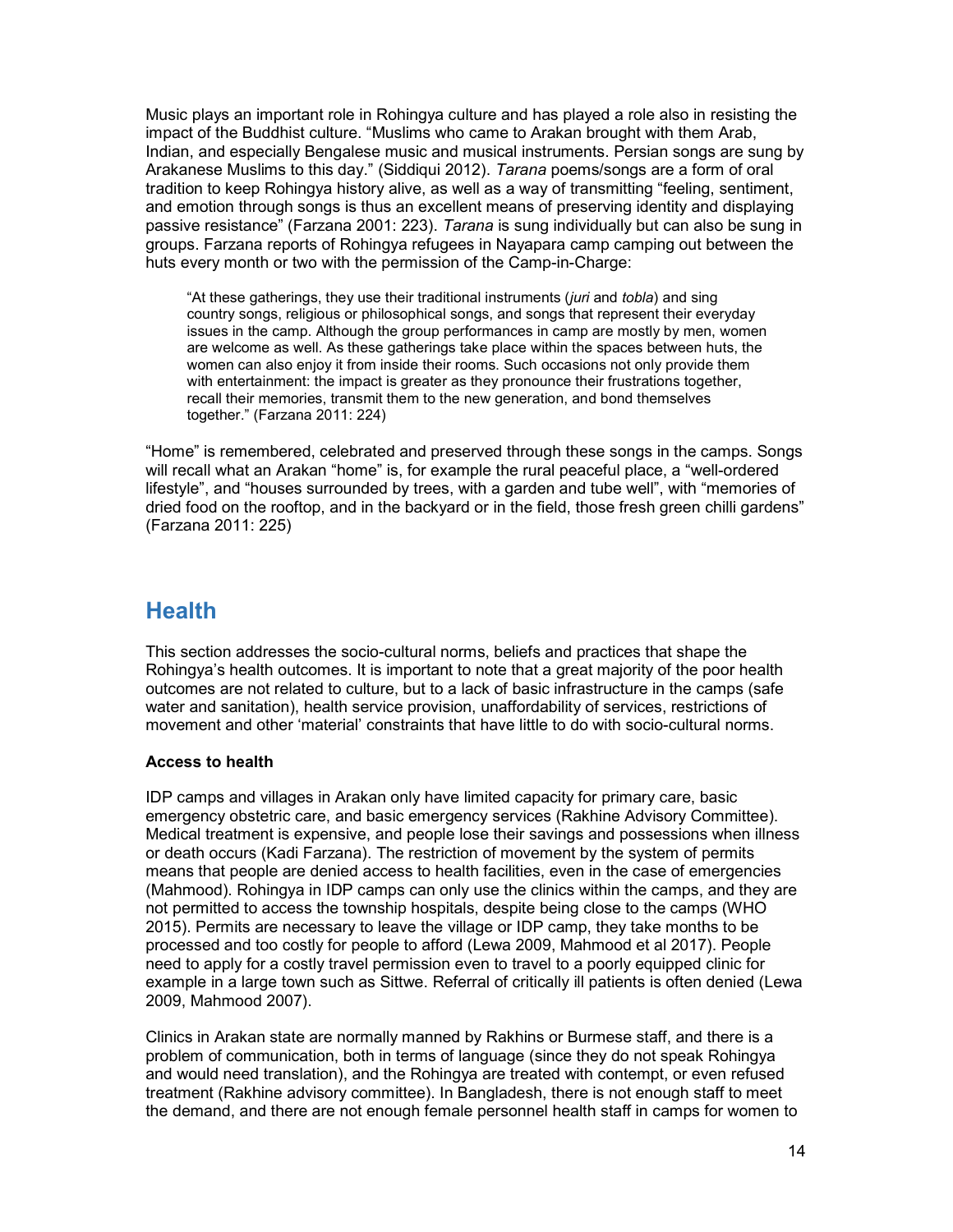discuss their health problems. Further, there are reports of some male staff harassing women, which exacerbates these anxieties (UNHCR 2007: 10).

Even outside of Myanmar, Rohingya refugees may hesitate to seek biomedical health care "due to reasons such as fear of being detained, lack of access to health care services and high medical costs. As many of the Rohingya adults have low education level or never attended school, they may have difficulty to understand the health information conveyed by health professionals" (Sok Teng and Zalilah 2011: 47).

#### Alternative health provision

In a context in which there are only 5 health workers per 10,000 people in Rakhine (Advisory Commission for Rakhine State 2007), it is very common for people to seek treatment through home remedies and consulting with alternative medical providers (ACF 2015: 21)<sup>15</sup> .

- Home remedies most of the elders have knowledge of medicinal plants and have been known to use them in their native Arakan as well as in the forests around the camps in Bangladesh for common problems (Khan et al 2009). However, this knowledge seems to be being lost amongst the younger generations in the camps (ibid).
- Local healers who use medicinal plants, called boiddah, kabiraj or hakime, collected from adjoining forests are consulted for more complicated issues (ibid).
- farar dorktor or village doctors are often shopkeepers without medical training that sell medicines and also give advice on illnesses and treatment.
- Healers who address possession by *jinn* (spirits) through the administration of remedies (according to medicine books called bóddo)
- Faith healers that get in contact with another *jinn*, and then seek guidance from it in order to administer remedies.
- Faith healers can also use amulets, used by children (around the neck or the hips) and adults, particularly pregnant women.
- Faith healers also address evil eye by someone who bears the client "ill will"

Rohingya understandings of disease and health are intertwined with spirituality and religion and other spheres of life, such as the economic problems. Faith healing is often understood within the sphere of Islam and accompanied by prayers. Economic difficulties, malnutrition, mental health issues, can be attributed either to *jinn* (spirits) or evil eye.

Evil eye is attributed to "lack of enthusiasm, loss of appetite, impossibility to sleep." (ACF 2015). In the case of *jinn*, they are attributed ailments such as "polio, epilepsy, continuous or repeated crying as well as over-frequent urination".

In the camps, people combine the use of (biomedical) health services provided by the camps (in the case of Leda camp, by Islamic relief) with visits to local religious healers (Palmer 2011). According to Palmer, those Rohingya from higher social strata are more likely to prefer Western medicine to alternative medicine.

<sup>-</sup><sup>15</sup> Please note that healers can use more than one method.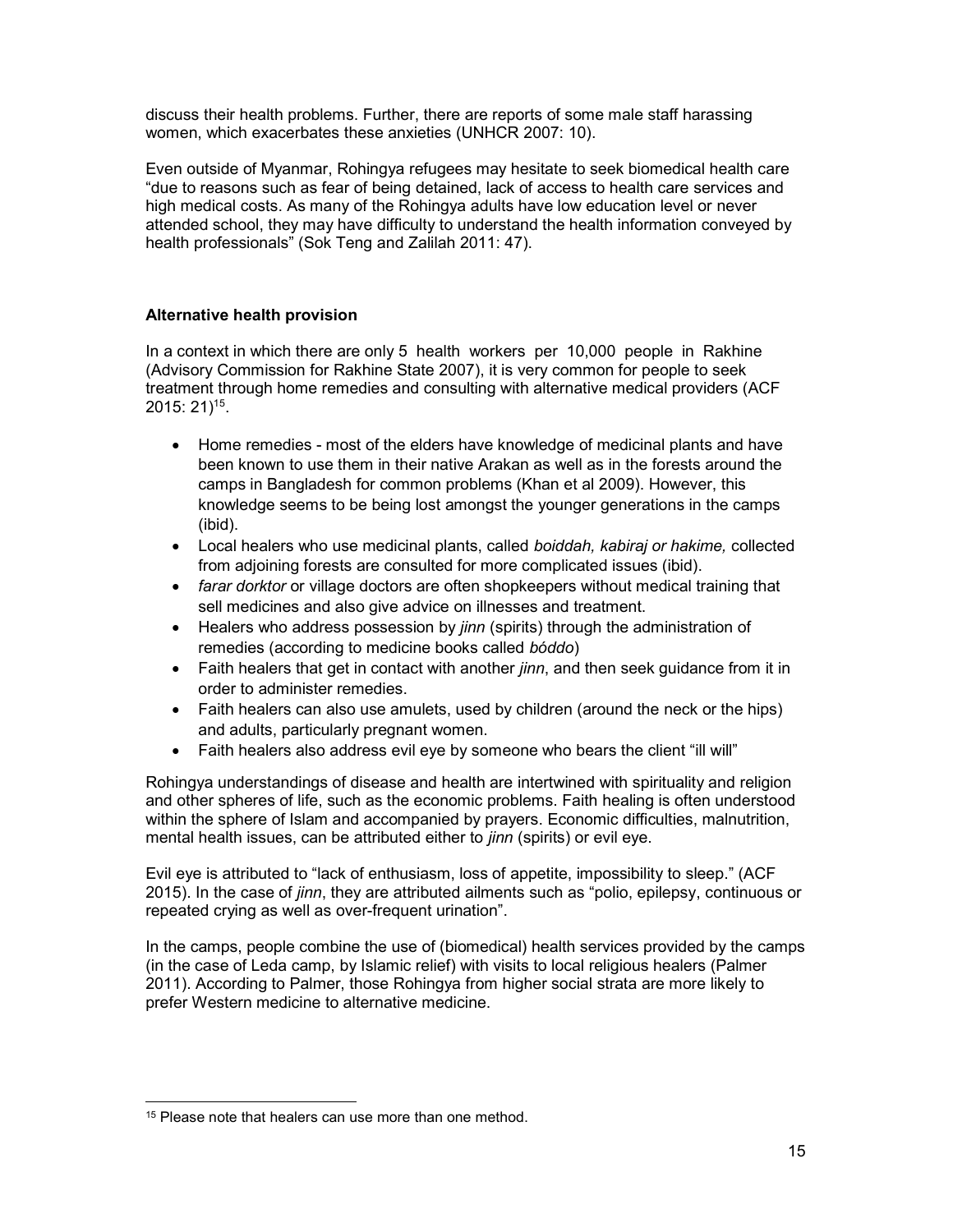There is an element of fatalism when addressing illness: "Muslim Rohingya are unlikely to see longevity as a motivating factor; as with other Muslims, lifespan is seen as preordained by Allah." (Queensland State and Metro South Health 2015: 6).

When seeking treatment and deciding which provider to use, it is decided by the husband's family, in which often the mother-in-law and the husband are the decisionmakers deliberating who to attend, whether the clinic, the traditional healer or the midwife (in the case of pregnancy related issues).

#### Water and sanitation

In terms of water and sanitation, the relevance of socio-cultural norms is significantly less. Clean water and appropriate sanitation as promoted by humanitarian agencies are in line with hadiths (precepts referring to the words, actions, or habits of the Islamic prophet Muhammad) that recommend piped and underground water sources and forbid contaminating the area surrounding a water source (for example through open defecation) (ACF 2015; 2017). There are only a few factors to take into account.

- To uphold Purdah, it is preferred if latrines are gender segregated
- Latrines should be built on a north-south axis, because it is not allowed to defecate facing west (towards Mecca).
- Children under 5 years old in rural areas tend to be allowed to OD around the house (ACF 2017)
- According to ACF 2015, people believe they are more susceptible to being harassed by *jinn* when they are in the impure setting of latrines, and hence say prayers when they use them. They also speculate that people are reluctant to have latrines close to their home for that same reason.
- Housing structures should allow for a sense of 'privacy in the home'
- Since women are at risk of gender violence, appropriate lighting and security in the camps is paramount.
- Water points should allow for the fact that women pray at home, and hence require water for ablutions in the home.
- There should be water points available near mosques for ablutions.
- Water points for handwashing should have soap, and people would wash their hands before and after going to the latrine, provided there are appropriate nearby washing points with soap.

#### Reproductive health: Contraception, Pregnancy and birth

There is an ambivalence towards contraception, both in Islamic jurisprudence and in people's everyday practices. According to the Quran, it is a duty of a family to welcome each child to the world because they are a gift of Allah, but at the same time, it is sinful for a family to bring a child into the world if they cannot provide for him or her (Islam also forbids the preference of one gender over another). Hence the role of sterilisation and contraception can be debatable in religious terms. In practice, many Rohingya women do use contraception. For example, Palmer reports of women in Leda camp being "pleased to receive contraception supplies from Islamic Relief, a practice which the organisation justifies in reference to Islamic teachings and scholarly works." (Palmer 2011). More than half of respondents in Cox Bazaar used contraception (Khan 2016)

Pregnancy and childbirth matters are male-dominated, either directly through the husband or through the influence of the mother-in-law. In Kane's words in her contribution: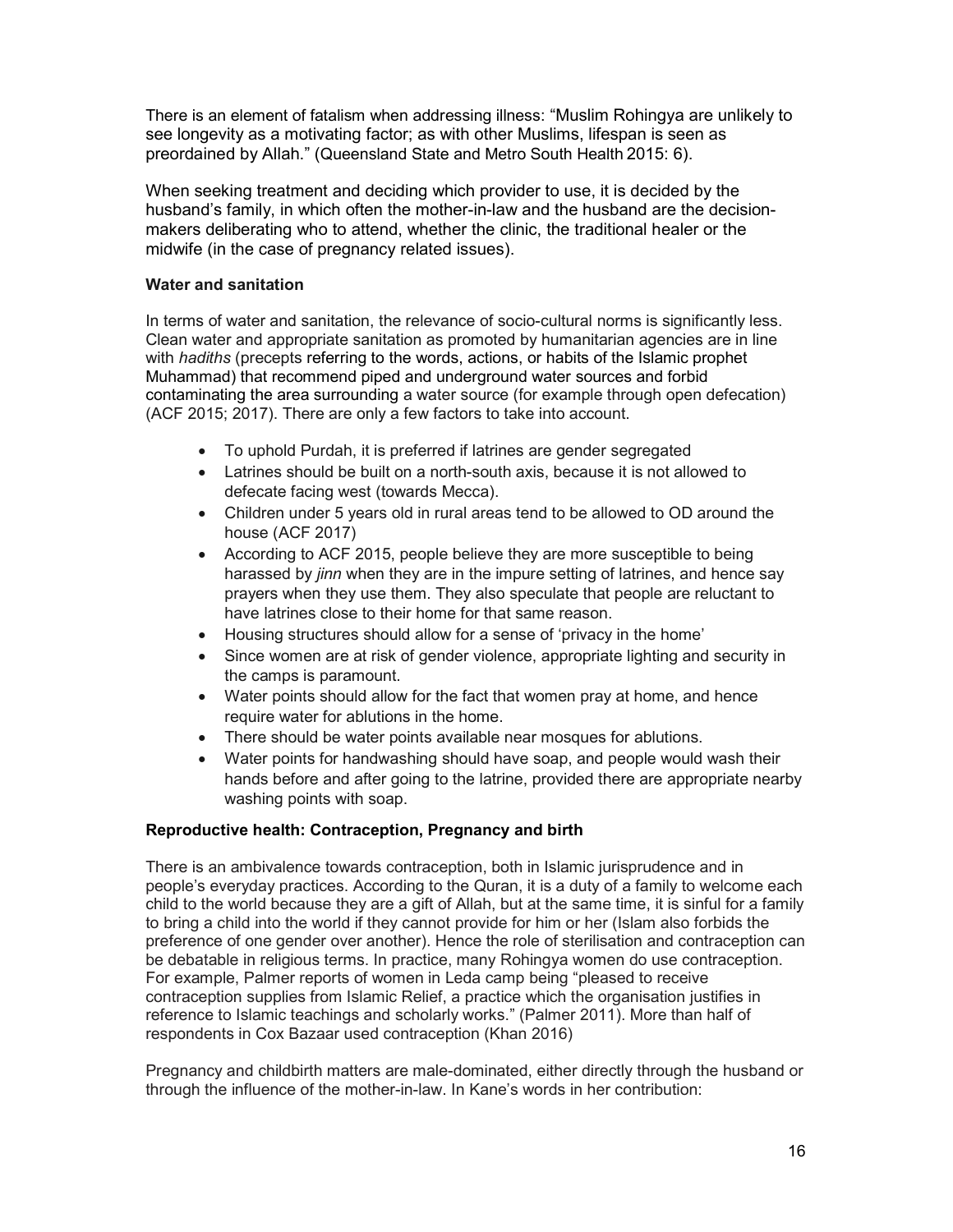"the decision to freely take decision with regards to family planning or birth control, sexual practice or family or marital relations is not women' prerogatives but rather a decision of their husband or other male relatives."

The average age of pregnancy is around 16-20 in Rakhine state (SCI 2015: 15). Decisionmaking about the mother's behaviour in pregnancy: activities, foods to be eaten and avoided, etc. is in the hands of the mother-in-law. Mothers-in-law supervises the health of the mother and child and if there are issues, she uses traditional remedies or contacts healers or health clinics accordingly. As mentioned before, pregnant women use amulets against evil eye during pregnancy.

Rohingya women respect the opinion of midwives, hence mothers-in-law and midwives are good interlocutors to discuss issues around sexual and reproductive health, together with mothers and would-be mothers. The great majority of reproduction falls outside the formal health service (Khan et al 2016). According to Save the Children and Khan et al 2016, young girls have little knowledge of how their bodies work in terms of reproduction. Kane, in her contribution, states that health services are dominated by a male vision, and advocates for listening to the maternal health demands of women.

Miscarriage can be understood as a product of a *jinn* possession. Another belief is that women are better suited to have children in their teens rather than in their twenties (SCI 33).

Rohingya women in Rakhine and in refugee camps in Bangladesh depend on midwives (or traditional birth assistants (TBAs) to deliver their babies. The majority of deliveries take place in the home. Those women who delivered in formal refugee camps are given a home delivery kit (gloves, sheets and soap) to enhance hygiene, whereas women refugees in informal settlements would not have the access to those health services (Queensland health 2009). A great majority of women start breastfeeding before half an hour after the birth (Khan et al 2016). Boys are breastfeed until the age of 2, and girls may be breast feed longer, until 2.5 years. Please check Annex 2 for further information on food restrictions in pregnancy and breastfeeding.

There is traditionally a 40 day wait period for physical and sexual activity post-partum. There are restrictions on what the baby can eat until 6 months postpartum (see Annex).

The two child-policy and the law enforcing a 36 month time lag between births has had terrible effects on women's health, who have been forced to take up backstreet abortions - 1 out of 7 Rohingya women have had abortions (Mahmood et al 2017) - performed by untrained staff in unhygienic situations. Further, movement restrictions mean that they cannot seek obstetric care in health facilities, hence it is not surprising that maternal mortality in Arakan state is double that of Myanmar as a whole. The two child policy also means that there are over 60,000 undocumented Rohingya children in the State (ibid).

#### Nutritional health

"The nutritional status of children in Rakhine State is the worst in the country, with 38 percent of children stunted and 34 percent underweight. Widespread poverty, exacerbated by conflict, has resulted in protracted trends of both acute and chronic malnutrition across the state" (Advisory Commission for Rakhine State 2007: 42) These figures conflate Rakhine Buddhists and Rohyingias, hence the expectation would be that the Rohyngia rates would be even worse.

The rates of malnutrition do not differ between boys and girls. The presence of girls is higher in feeding programmes, because boys are considered to be stronger. There is a sense of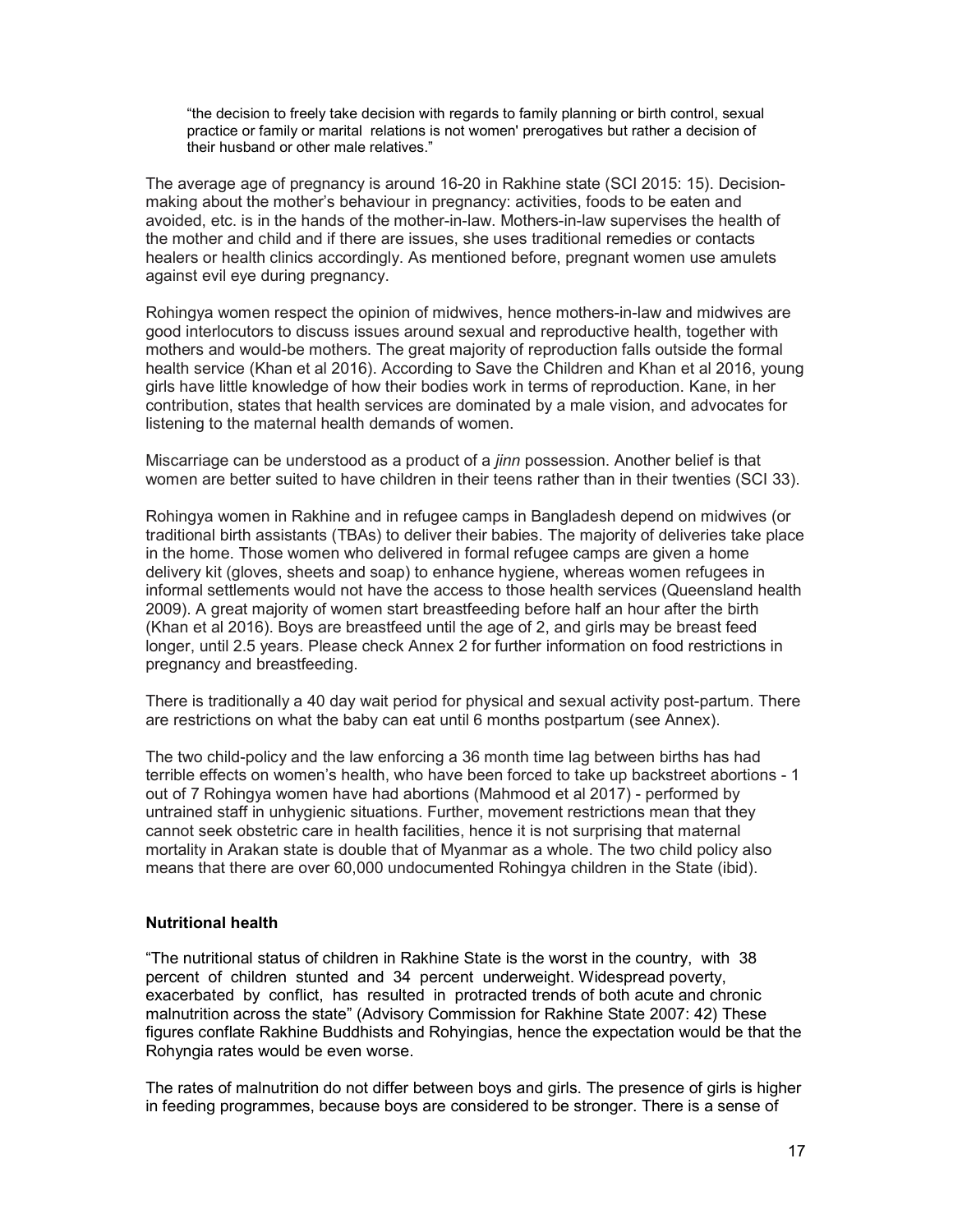shame of having a malnourished child (ganda child) because it signals that the family has not been able to care for him or her.

The language of malnutrition is important for communication, people speak in two ways about child malnutrition: there are two kinds of "illnesses" which relate to the condition of under-nutrition. One is *léça biaram* (thin illness), designating a slimming disease, and the other is called *tom zu (?) biaram*, which designates a disease provoking a loss of strength. Both diseases are attributed to the action of *jinn* (spirits)" (ACF 2015).

Nutrition outcomes are determined by the level of household income, education and size. These factors are more important than social and cultural factors (what Sok Teng and Zalillah call socio-demographic factors). Other important factors are dietary diversity (also linked to incomes), immunization levels and childhood illnesses.

The 'typical' Rohingya diet is mainly "made of rice, *ngapi*/chillies, accompanied by fish for additional curry, plus vegetables. Fish is the main source of protein" (ACF 2017: 3). When consulted about the contents of food baskets for humanitarian provision in Cox Bazaar, ingredients which refugees wanted to add the basic list of rice, pulses, vegetable oil, salt, sugar and blended food were: dry fish (or other animal origin food), vegetables and chilli (see section on music - those probably are the ingredients evocative of home). Staples e.g. rice and pulses should be the same type that is normally consumed by Rohingya (WFP and UNHCR 2012).

Mental health status shapes the quality of childcare. Poor mental health status due to trauma and PTSD and lack of hope and opportunities for the children, derives in an unconscious lack of childcare.

#### Psychological health, Trauma, PTSD

-

Amongst the Rohingya, who have undergone sustained violence, discrimination and forced displacement for decades, there are "high levels of mental health concerns: posttraumatic stress disorder (PTSD), depression, somatic complaints, and associated functional impairment." (Riley et al 2017). For two decades in camps in Bangladesh, there have been "minimal psychosocial services and lack of specialized mental health interventions" (Riley et al 2017: 304).

Women were more likely to suffer PTSD, and older people and those who had experienced more traumatic events were more likely to have PTSD. Most common traumatic events were "confiscation or destruction of property (75%), beating (56%), extortion or robbery (55%), and being forced to hide (52). (…) [Also] torture (40%), physical abuse by a spouse or other family member (27% of males and 38% of females). Three percent of women and 17% of men surveyed reported experiencing rape or other ''forced sex.'<sup>16</sup>'. These PTSD symptoms are triggered with environmental stressors such as "problems with food, lack of freedom of movement and concerns regarding safety", which are common in the camps. Improvements in these three environmental triggers will increase the wellbeing of refugees with PTSD (315- 316). It is important to note that trauma expressed differently in different socio cultural contexts: we must be careful to just assume PTSD symptoms as per American Diagnostic and Statistical Manual of Mental Disorders. The humanitarian intervention must assess and understand how people are experiencing and responding to the social and personal suffering and violence from their point of view.

 $16$  Riley et al 2017 consider these lower figures as a result of underreporting by women and would expect for figures to be higher amongst women than amongst men.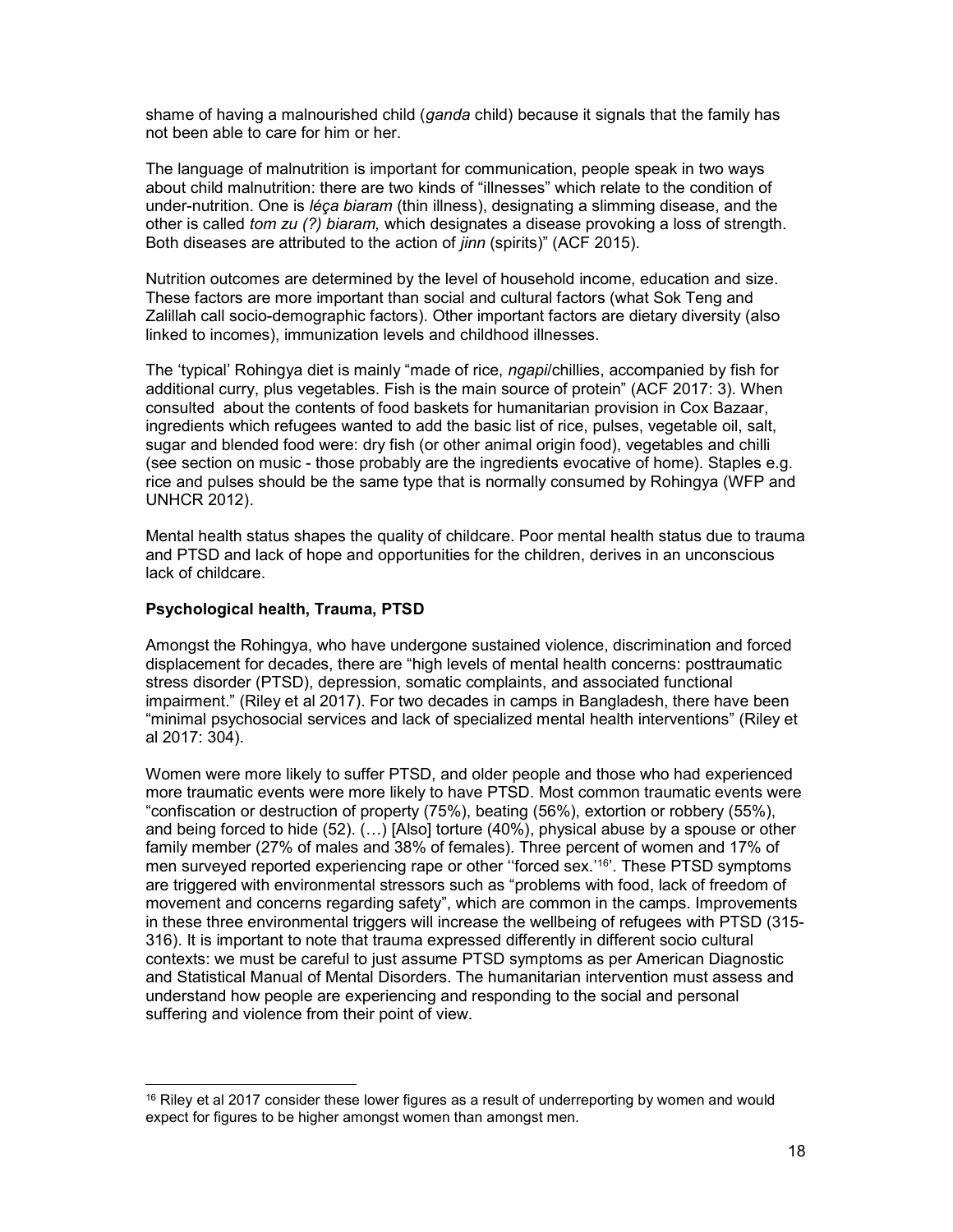Depression in the camps, however, is not correlated with a history of trauma. It is still more likely to occur as a result of environmental stressors i.e. lack of food security and safety, and occurs more frequently to women and to older refugees (Riley et al 2017: 318).

As explained above, some Rohingya use the idiom of (spirits) to speak about mental illness, a common occurrence in Islamic countries. In Riley's survey in two camps in Bangladesh: "Participants endorsed several symptoms over the past month, although at relatively low frequency: feeling or believing that they were under a spell (10%), possessed by a bad spirit or demon (10%), or that they were controlled by an unidentified black shadow or black magic (6%)." As mentioned above, healers make amulets with herbs combined with verses of the Quran to address jinn possession associated with these mental health symptoms (ACF 2015). Perhaps a way of communicating solutions or ways to mitigate mental illness is through the idiom of *jinn*. ACF, for example, sees a role in religious leaders in delivering "key messages such as the necessity to pay more attention to depression among mothers. Such messages should be well designed in order to maintain the spiritual dimension of depression which is linked to the action of malevolent spirits or the evil eye" (ACF 2015: 34)

### Protection

Whilst protection issues are a fundamental concern amongst Rohingya, including issues such as violation of rights vis-a-vis admission, registration and recognition of refugees, arbitrary arrest and detention, security and the administration of justice, health and food security, accommodation, education and right to own property<sup>17</sup>, According to SCI: "key protection issues in the country include abuse, neglect and/or exploitation, being trafficked, exposure to HIV/AIDS, street labour, lack of parental care, discrimination and recruitment into the armed forces. Lack of adequate legal and institutional structures and support as well as the particular socio-political climate of the country exacerbates the issues. In the case of Rakhine State where children are exposed to natural disasters, such as flooding, conflict and poverty, protection issues abound." (SCI 2014: 2). Children, who make up half of the total refugees in Bangladesh, are particularly vulnerable to these abuses and human right violations (D'Costa 2017). Another issue is the precarious status of refugees outside the formal camps, living in informal settlements in Bangladesh or other host countries.

A rights-based approach to these issues would yield interesting gaps in the humanitarian response. However, this paper will cover only cover those protection issues that are shaped or influenced by socio-cultural norms.

#### For the population in general

-

As described above, there is a strong idea of a 'homeland' in Arakan state and people have a will to eventually return to their homeland (Farzana 2011, Groslund 2016). However, Rohingya move to Bangladesh seeking safety. Though there may be hopes of a return to their homeland in Rakhine state, this would only be once their safety and living conditions is secured. There are negative experiences of refoulement in the period 1992-2005 in which the Bangladeshi government sent back over 235,000 Rohingya to Myanmar, many of them involuntarily (Mahmood et al 2017). Hence the 'right of return' has to be paired with the realisation of their rights and safety (including citizenship status) in Rakhine state. If this cannot be guaranteed, the humanitarian response should respect the refugee's request to stay in the host country.

<sup>&</sup>lt;sup>17</sup> For an insight into the human rights violations against the Rohingya please read the recent OHCHR report (OHCHR 2017).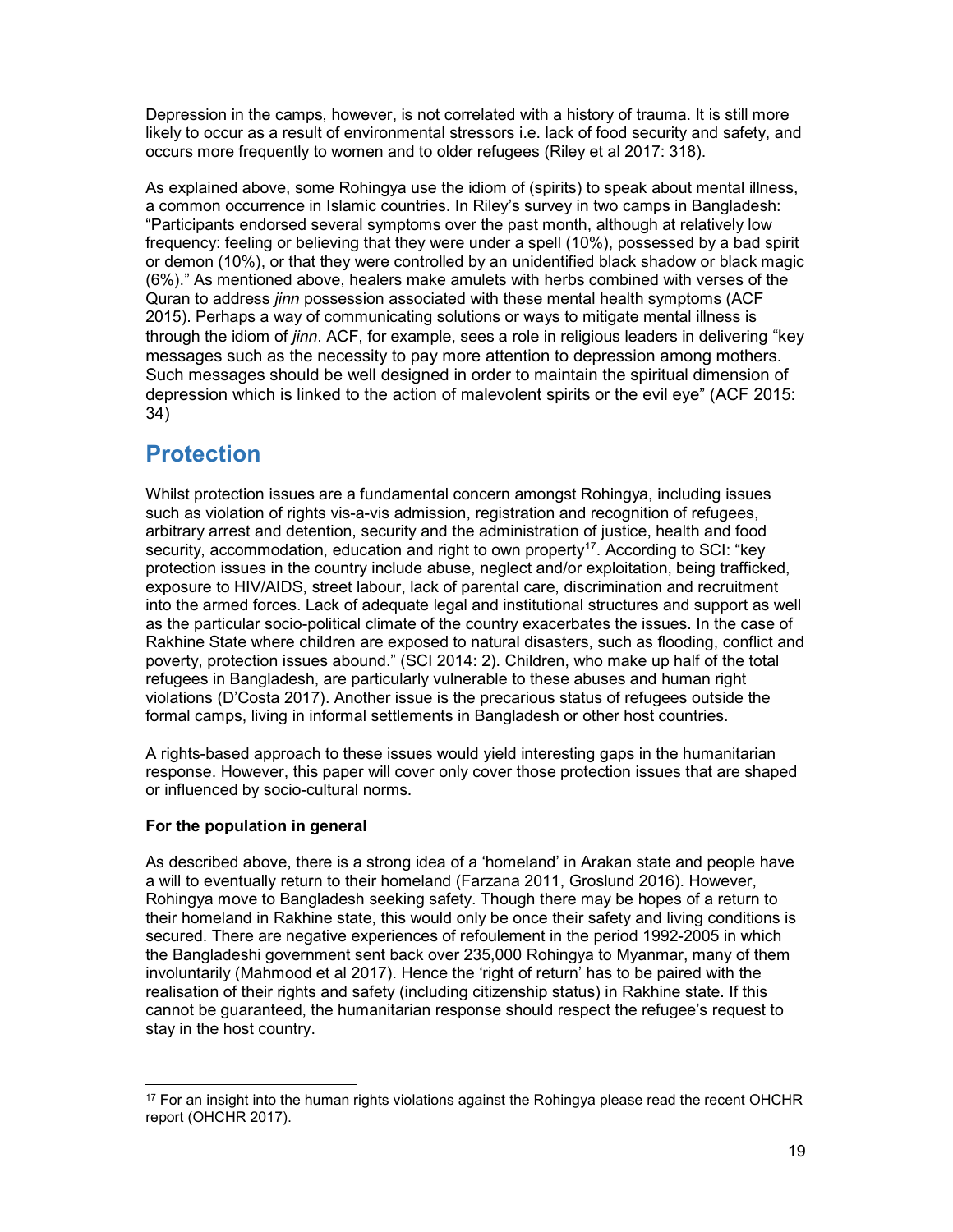Even within the camps, there is lack of awareness of the risks to migration (kidnapping, forced labour, and so on), although there is awareness that there is trafficking taking place and sexual exploitation of children (Akhter and Makusabe 2014). There is space for C4D activities highlighting the risks of migration.

There are concerns about the accountability of camp authorities and Mahjees (refugee leaders), some of which were reported in 2007 to be behind arbitrary arrest and detention, arbitrary taxation and sexual and gender- based violence (UNHCR 2007). It is not clear in the literature how these accountability issues were address.

#### Differences within populations (to identify gaps)

(i) Pregnant women,

(see section on pregnancy above)

 $(ii)$  Children<sup>18</sup>

As part of disciplining children, beating children is common place.

When violence against children occurs, it doesn't always transcend beyond the household: abuse towards children 'is for the family to deal with it'. Children do not always use or trust the "child-friendly" reporting system put together in camps. Reasons they do not report abuse to camp authorities include: lack knowledge of procedure, fear of repercussions and the fact that perpetrators are sometimes powerful community members (SCI 2014).

From an early age, children are socialised into their respective gender roles. Girls are expected to stay at home, to help in housework and childcare until they are ready to get married, whilst boys are socialised into roles in the public sphere, such as agriculture and fisheries. As mentioned above, upholding purdah is only possible for those who can afford it.

Hence child labour is an ever increasing reality. Although it has always played a role in agricultural societies in times of planting and harvest, in the case of Arakan and the refugee camps, girls and boys are increasingly relied on to work to ensure the household income. When children do work, they often accompany their parents (Masood 2016).

Girls are kept from education when they reach puberty for reasons of purdah. The pressure is societal, not simply the influence and decision of the parents. The elders of a camp may disapprove of a young woman seeking education, rather than staying home (Suryanarayan 2016).

Marriage is traditionally perceived to be the safest way to secure a girls livelihood. The difficult circumstances in the camps may mean that parents push their daughters to get married earlier than they would have otherwise, because they cannot afford to provide for them longer (ACF 2015; WFP and UNHCR 2012). In a UNHCR survey conducted in 2016, 85 women who had migrated to India, Malaysia and Indonesia were interviewed: 59 percent had married under the age of 18 (UNHCR 2016).

As mentioned above, polygamy is also becoming more frequent, which may cause neglect to women and their children. The rise in polygamy is directly correlated with the increase of male migration (a scarcity of males) to other regions or third countries to seek employment, and the decrease in economic opportunities for households to keep afloat (ACF 2015; WFP

<sup>-</sup><sup>18</sup> I didn't so far have enough information to differentiate between the cohorts 0-5 and from primary school age –with the exception on those mentions around health and nutrition-, so I've created a unified category for children)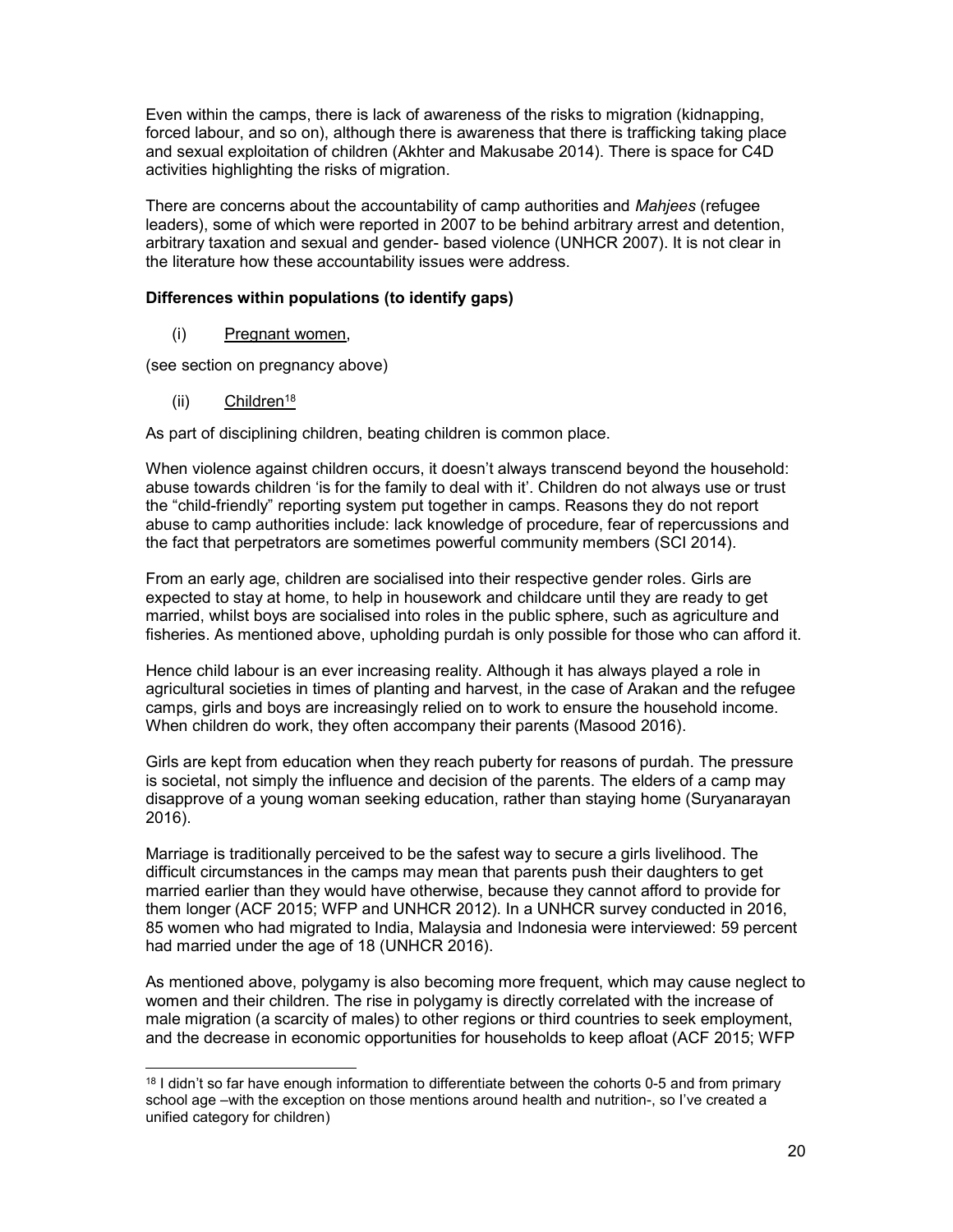and UNHCR 2012: 25). ACF 2015 states that when resources are very low, women tend to prioritise their own children, and that older wives are often neglected vis-à-vis the younger ones.

When children do work, girls often carry out (and prefer) "tailoring, household work and basket weaving", whereas boys' common jobs were "fishing, livestock herding and distribution of items such as charcoal or rice". When children do engage in paid work, it requires their whole day, hence making attending school or children-specific activities very difficult (SCI 2015: 21-22).

Spaces for children to play in the camp should be made available (contribution Masood).

It has been reported that large numbers of children do not attend Child-Specific Groups<sup>19</sup>. However, Mirante's contribution states that child-centred activities are overcrowded. Perhaps this means that there is a double issue of a number of children not attending but the total influx of population is so high that the services are overloaded? As mentioned above, child labour and purdah, together with fear of children's safety make attendance less likely. Masood, in her contribution, also attributes the lack of participation in education activities as a sign of parents seeing their status of temporary, thinking they will return to Arakan soon. Parents are unaware of the role of these groups in terms of child protection (SCI 2015). SCI reports that allowing youngsters to accompany their children siblings to these groups has been very useful. They recommend that one way forward to ensure girls are able to attend activities, is to create mother-and-daughter activities.

#### (iii) Adolescents

-

Understandings of what it means to be young are context-dependent. As it occurs elsewhere, it is not only a question of age e.g. 12-18, but the situation people are in. A young person who is married will be considered an adult, and so on. The recommendation for organising youth activities is to make explicit which demographic the activities are relevant to, both in age and in social status.

The same issues prevent adolescents from participating in youth protection activities: "migration, lack of parental permission, and in particular child labour may be the causes behind youngsters' low participation rates in youth activities". In the research carried out by SCI in Arakan state: "

Segregation, restricted access to social and physical infrastructure and resources, household poverty, mentalities, hopes and fears all combine to drive youngsters into early marriage (especially young women), migration (voluntary, smuggling and trafficking) or employment. (The problem is not type of activities or timing) (SCI 2015:1)

Young boys (12- 18) are kept from attending activities for youth mostly due to casual or seasonal labour. Girls are kept from attending when they reach puberty due to purdah, through which they need to stay home to help their families. Traditionally, boys and girls are segregated from puberty. Time consuming household chores may make girls miss programmed activities, flexible times may partially address this.

<sup>&</sup>lt;sup>19</sup> For the purpose of protection, activities (leisure and educational) are organised for children-only and youth only groups in the camps.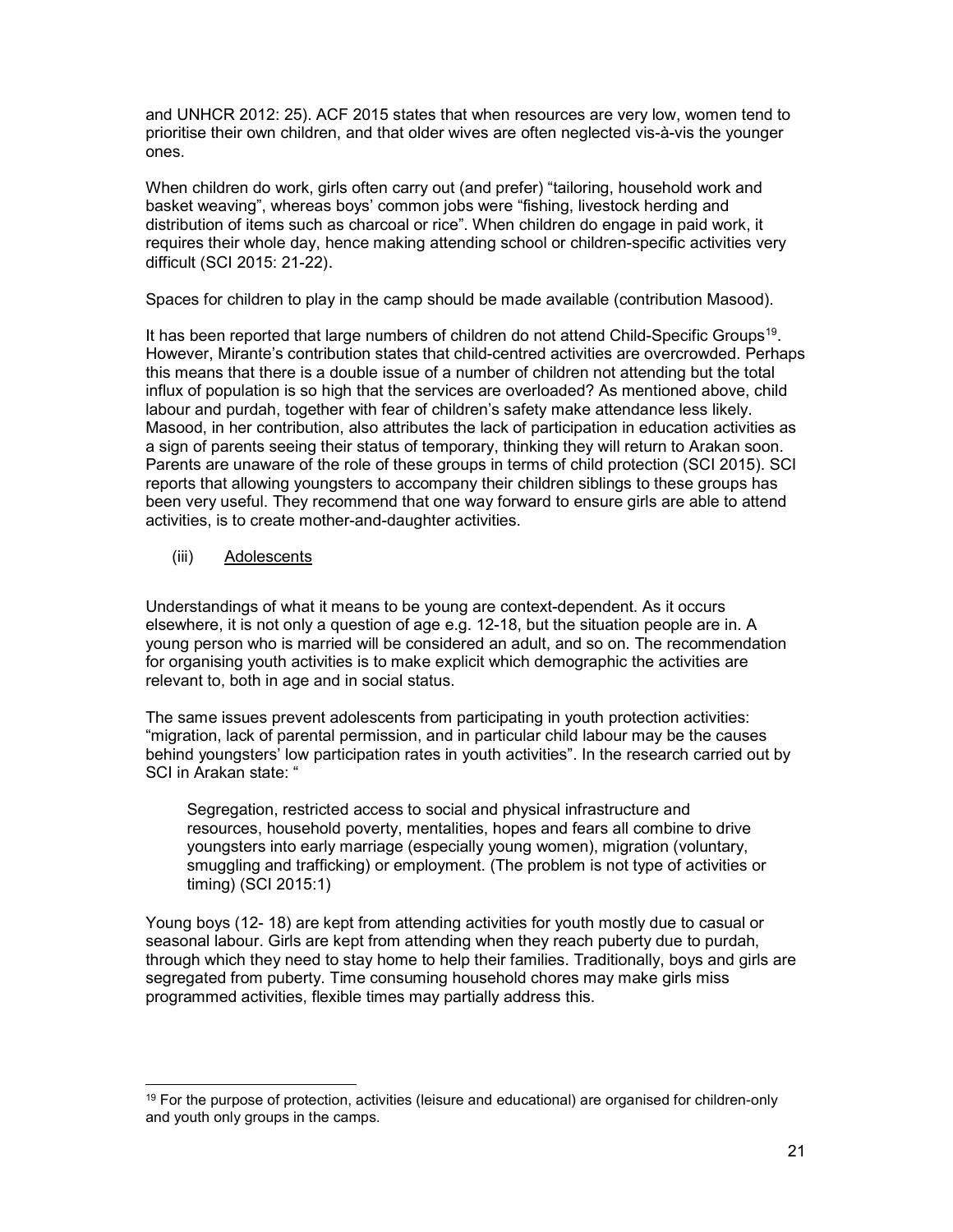It is important to note that for children and young people helping the family is important, hence they will voluntarily seek employment out of duty and obligation towards their family (SCI 2015; 23).

There is an important point in terms of decision-making. A disparity has been reported between adults and youngsters in terms of who they consider to be the decision-maker in the family. Adults think it is the father, yet youngsters think it is the mother (SCI 2015: 11). This is because young people turn to their mothers for advice.

#### (iv) women of childbearing age

The population control measures of allowing a maximum of two children imposed by the Myanmar state in 2015 and the requirement of permits for marriage may mean that refugees in Bangladesh take the chance to get married and have more children, hence programming should account this. Further, the ban on third children has meant a significant number of children are unregistered by the authorities.

In Arakan state, women face significant challenges due to the disappearance and migration of men. This increases the workload of women. Women are driven to become breadwinners, yet the circumstances are adverse to that: they have little access to credit or livelihood opportunities (Advisory Commission for Rakhine State 2007). Further, gender-biased inheritance laws means that when a person dies, male descendants are allowed two parts of the inheritance for every one part that a female descendant receives (ACF 2015). When pursuing work opportunities outside the home, the restrictions on movement and their low levels of education mean that their choices are very few, other than in their immediate neighbourhood (Advisory Commission for Rakhine State 2007, page 21). Female headed households are amongst the most vulnerable in the camps, often incapable of achieving the minimum family income to survive.

Men are traditionally the primary decision-makers in the nuclear family, and it is the husband who mediates between the mother-in-law and the wife (as we saw above). In Kane's contribution:

"Women of the Rohingya, as others are also facing patriarchal domination over their private and public life and have thus unbalanced gender relations that provide supremacy of the conduct of family affairs by the male counterparts be they father or husband, or other significant male relative. Women religious beliefs and cultural practices have a significant impact on their social role within the family and in their community. The unequal gender relation that privileges men leading place in private sphere restricts free choice and decision making abilities of women."

Domestic violence is mostly understood as physical violence, and women do not necessarily perceive psychological abuse as violence. When domestic violence is perpetrated, it is often by husbands and not by other members of the family-in-law. Domestic violence is perceived as a "family affair", to be solved by the family alone.

Sex and Gender violence is commonplace both in Arakan state and in the camps. The Myanmar military has been accused of using rape as a weapon of war (Al Jazeera 2017) and UNHCR found in 2007 to be a common place occurrence in the camps and in informal refugee settlements "with the Mahjees, local villagers and police as the common perpetrators" (UNHCR 2007: 9). The position of power of those representatives makes redress and prevention a priority. Their cross-border journey is also fraught with dangers, as women are more likely to be exposed to human trafficking (Al Jazeera 2017).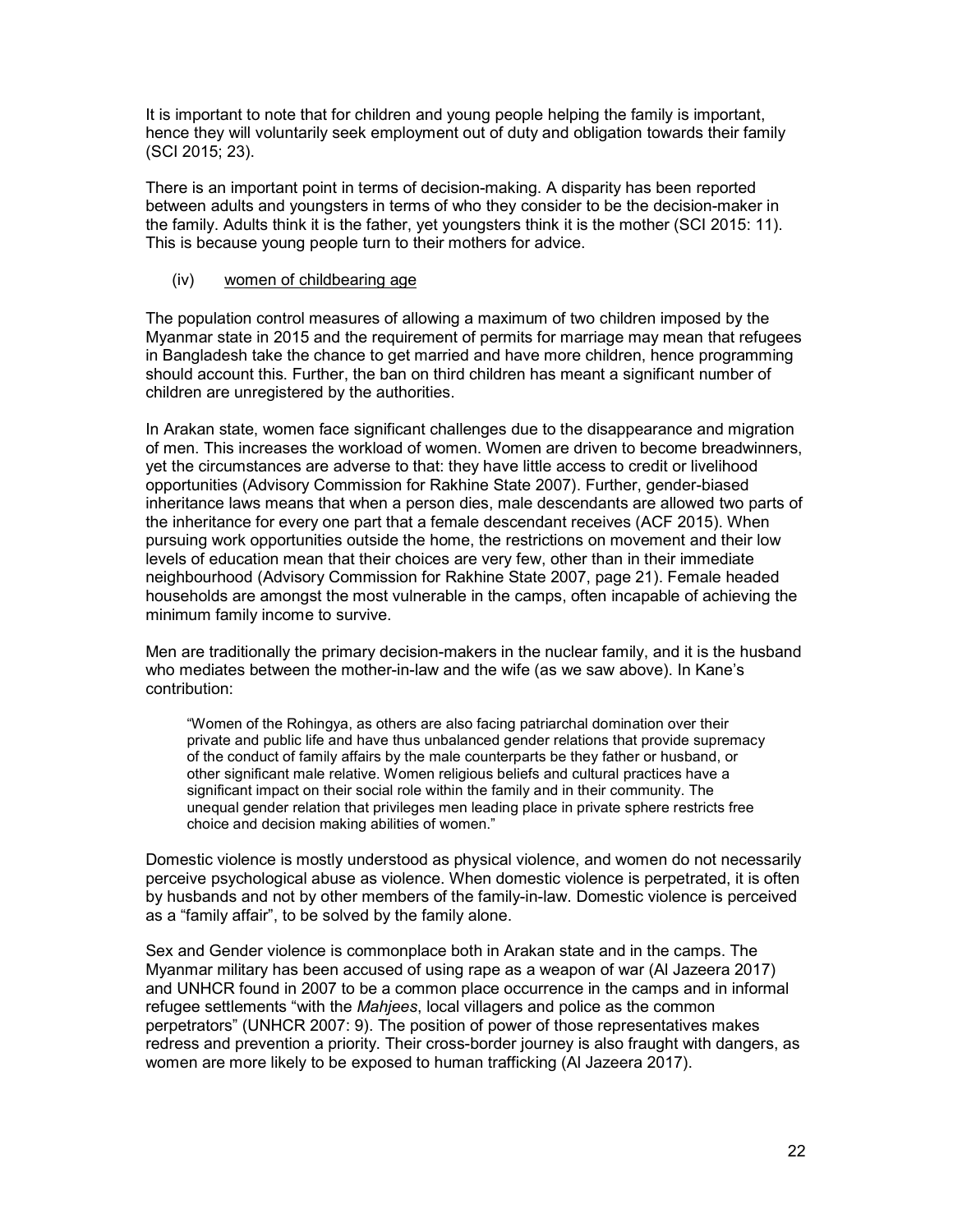In the camps, there are significant challenges maintaining privacy, particularly for women. The make-up and sizes of housing structures are inappropriate and can be a source of stress for women. In the same vein, latrines and the surrounding areas and the walk from the homesteads to the latrines are not adequately lit.

### Recommendations

#### 1. Finding trusted and respected stakeholders for C4D

In populations who have experienced long-term systemic violence and marginalisation it may be difficult to identify trusted and respected authority figures. Self-appointed or formal community leaders are not necessarily the people whom have the most legitimacy and influence, indeed they may be associated with previous abuses of power. The experience in the Ebola crisis showed that it is worthwhile and possible to conduct a quick survey in the community to see whose advice people trust (and on what issues), and contrast it with the usual 'community representatives'. That said, it is useful to understand the social structures that existed in Arakan Rohingya communities as these people and categories are still likely to be useful entry points for engaging with the community.

These potential stakeholders could be:

- Mullahs, Imams and Mulvis are simultaneously able to command/motivate resources from the community (financial resources or labour, although scope for this decreases when resources are low) and they command the respect of many Rohingya. Messages could be transmitted through these religious figures. Since women do not attend the mosque, contact with women could be through women hafes and midwives (see below).
- Shodor (traders and financiers) and members of the village committes (sómaj): are the enactors of community solidarity and redistribution (Zakat and other forms of charity) and would be good vehicles for awareness and key messages regarding best childcare practices (and indirectly protection issues) especially toward males in the community.
- Traditional and spiritual healers: alternative practitioners who work with herbal remedies, shopkeepers who sell drugs and give advice, doctors who heal *jinn* possession and use prayer, are people on whom Rohingya have placed their trust.
- Female Háfes women who have memorised the Quran and who educate other women on religious matters and on issues to do with marriage and proper behaviour. Hafes would be good interlocutors to engage for communication and to spread messages around sexual and reproductive health.
- Midwives- in terms of sexual and reproductive health.

Messaging will have most impact in the Rohingya language. Whilst Chittagonian is intelligible by Rohingya speakers, it is best to communicate in the native language. Since many Rohingya are not literate, popular culture such as poems and music (Taranas) could be used to transmit messages). It would be valuable to identify if there are musicians and poets in the camps.

In terms of messaging, there are variations depending on the location, but overall there is a preference in receiving messages through face-to-face interaction. People report they trust religious leaders and NGO workers as sources of information. Men are less likely to want to participate in focus group discussions, whilst women and youngsters (female and male) are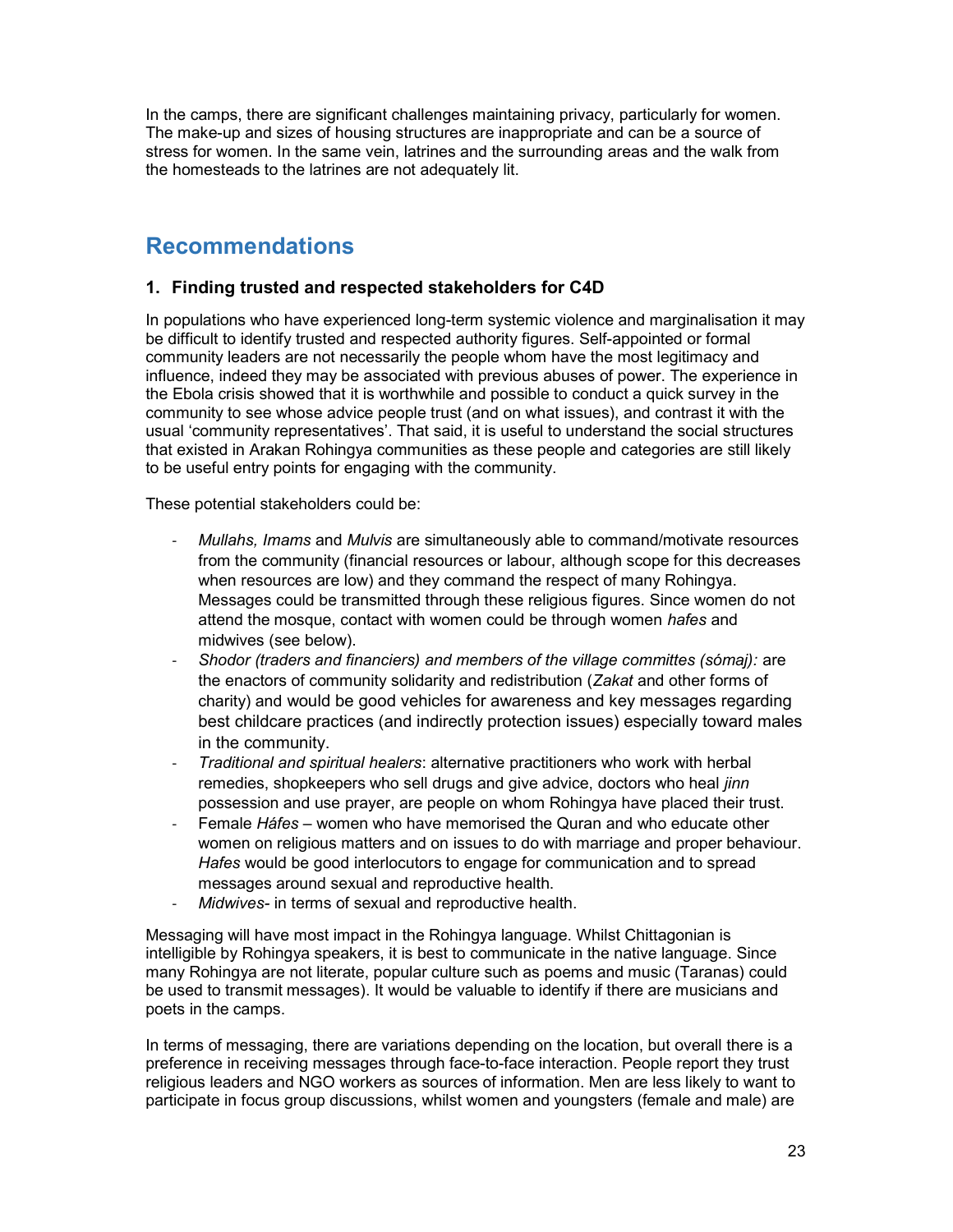more open to receiving information through them. Women preferred to be contacted through face-to-face encounters and focus groups to other forms of contact. Men and young boys prefer also face to face contact, but also information through the workplace and messages through TV, megaphone or mobile phone (C4D reports from Balukhali and Shamlapur).

#### 2. Working within the idiom of Rohingya Islam

Rohingya are religious, and consider their capacity to practice Islam as essential, on a par with other humanitarian priorities. Public consultation should take place when designing the mosque, allowing for the design to house the appropriate number of people, have the minimum structural features to meet Islamic precepts (orientation, pulpit and niche). Water should be made available for ritual washing (wudu), both in the mosque and for women who pray at home.

Purdah is a source of pride and family honour. The camp should be organised with a sensitivity to purdah so it is possible for women to uphold it should they want to. This could include segregation of latrines, women or girl only activities, chaperoning, and so on. Purdah is inevitably intertwined with security concerns about gender violence, therefore it is important to guarantee appropriate policing, accountability of those guaranteeing security, appropriate lighting and provision of services in areas that are not remote. To increase young girls' presence in activities, carrying out girl only activities or mother-daughter activities could be useful.

The relationship between the mother-in-law and the mother (mediated by the husband) has a crucial impact in terms of maternal health and child nutrition. Succeeding in creating a productive discussion about humanitarian issues between mother-in-laws and wives would be very useful in promoting positive care practices.

#### 3. Health: Working with different kinds of care-providers

Most constraints around health have little to do with socio-cultural norms. Availability, access, cost, and lack of staff are the fundamental problems people face. Access to health in Arakan state was so difficult that new people in the camps may not realise that they are entitled to health services there and hence should be informed of this.

In Arakan, there are significant problems of inter-cultural communication, and a lack of understanding of Rohingya culture. To avoid a similar situation in the refugee camps, humanitarian interventions need to build health staff skills in interpersonal communication and sociocultural understanding to ensure people trust the service providers. In the camps, there are not enough women staff, an effort should be made so as Rohingya refugee can seek care from women health staff if they wish to.

There is a need to recognise the role of religion and religious beliefs and build on those –for example, working with religious leaders in promoting healthy behaviours.

Communication initiatives should engage with pharmacists and traditional and Islamic healers to disease prevention and control, getting messages through them, as well as providing health training for referral to biomedical clinics when necessary.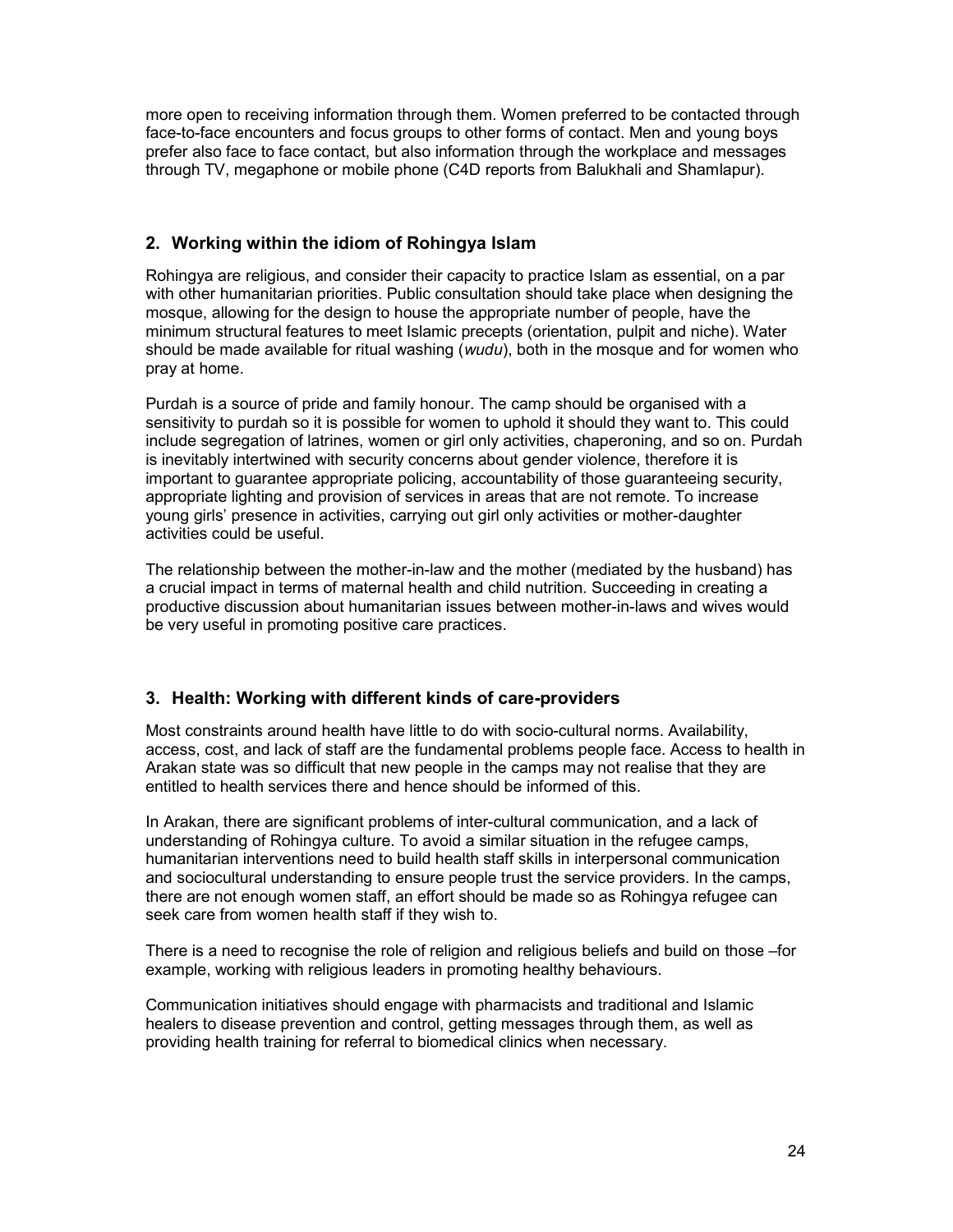#### Water and Sanitation

- To uphold Purdah, it is preferred if latrines are gender segregated
- Latrines should be built on a north-south axis, because it is not allowed to defecate facing west (towards Mecca). The community should be consulted when placing latrines
- Since women are at risk of gender violence, appropriate lighting and security in the camps is paramount, including in the latrine area
- Water points should allow for the fact that women pray at home, and hence require water accessibility for ablutions in the home.
- There should be water points available in/near mosques for ablutions.
- Water points for handwashing should have soap, and people would wash their hands before and after going to the latrine, provided there are appropriate nearby washing points with soap.

#### Reproductive health

Háfe women, when available, are good interlocutors to reach women to discuss reproductive health. They are often consulted "on personal matters, such on how to behave with ones husband, how to behave when pregnant, how to deal with the first menstruations, etc." Together with midwifes (TBAs), they can deliver messages in all sectors: nutrition, health, wellbeing and water and sanitation.

Contraception can be justified in Islamic terms (and hence it is sometimes overlooked/allowed by religious authorities), in terms of the responsibility of a family to provide for each child that is brought into the world (in opposition to the precept of welcoming every child as a gift from God). If circumstances make this impossible then contraception may be tolerable. Messages about contraception should be sensitive to the the Rohingya's previous experience of heavy-handed state-imposed population control in Myanmar.

Health and administrative services in the camps have to prepare to the fact that women will be likely to get married and/or have children as they are now free from the two-child policy. Similarly, there should be obstetric care available to deal with the sequels of backstreet abortions.

#### **Nutrition**

Nutrition outcomes are primarily determined levels of household income, education and size. Social and cultural factors are less important that these socio-economic factors in shaping nutrition. Other important factors are dietary diversity (which is also linked to incomes), immunization levels and childhood illnesses. Socio-economic factors may be hard to address in camp environments but at least it means there is not any major cultural barriers, including significant gender biases in feeding.

It should be possible to ensure diets are diverse and culturally appropriate by discussing the contents of food baskets with refugees (e.g. what pulses to include, what ingredients, etc.).

#### Mental health

Mental health issues are spoken sometimes by patients of as *jinn* possession. Knowing this will help in terms of diagnosis, but also in how the solutions are explored, with therapy (and treatment) framed in the same idiom of jinn (Johnsdotter et al 2011).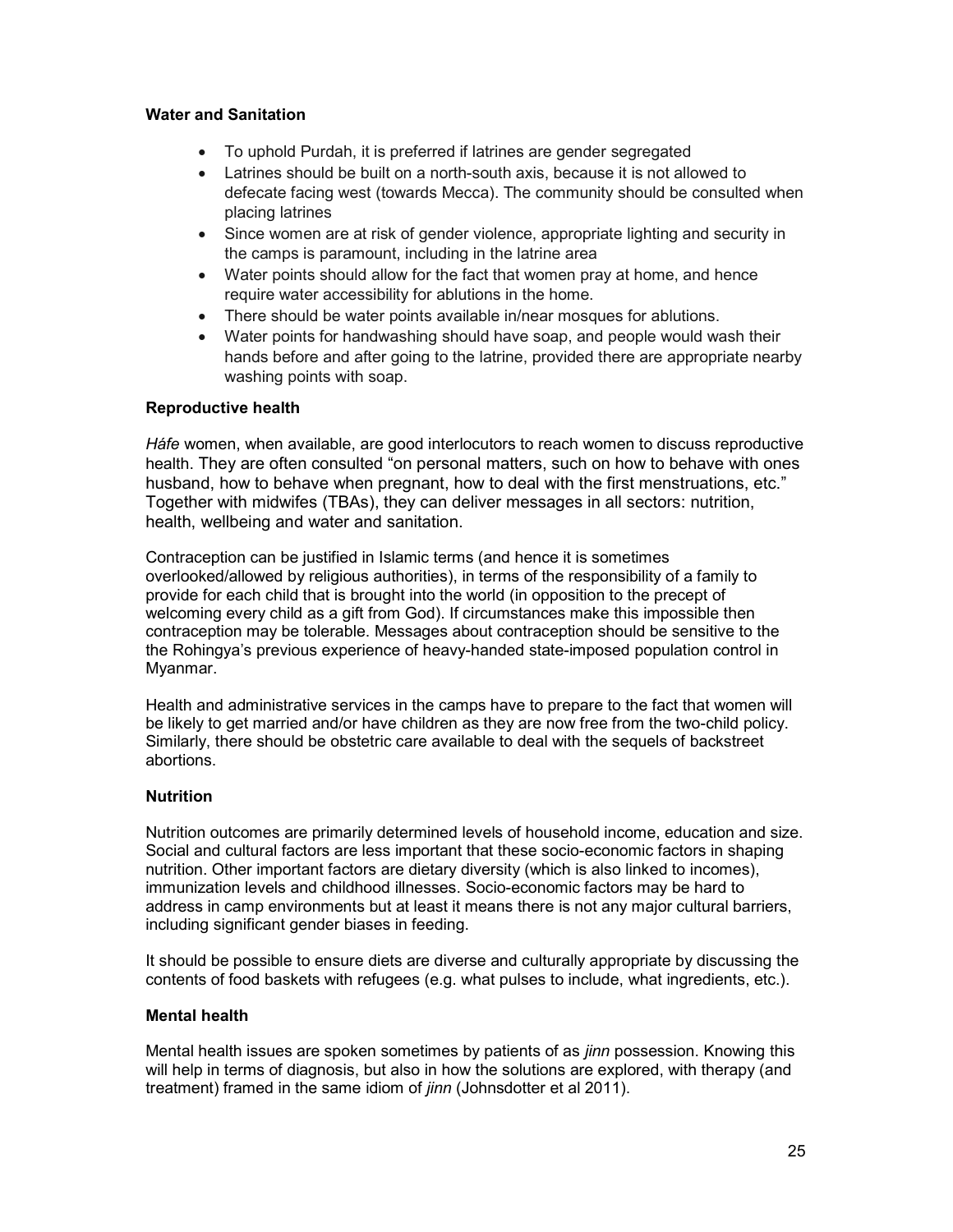#### 4. Protection: safe spaces and attendance

Special efforts need to be made to encourage participation in decision-making for camp affairs, particularly to involve women and girls. Whenever possible female fieldworkers (e.g. UNHCR) should be the ones to interview women about their priorities and experience (contribution Farzana).

As issues of trafficking and migration stem from family obligations and constraints there is a need to inform and engage the family as a whole around the risks of associated with these activities.

Children's attendance in supposedly child-friendly spaces and activities is made difficult by child labour and purdah. Child labour can only be addressed in terms of ensuring adequate household incomes in the camp. In terms of purdah, as noted above, girl-only activities, chaperoned activities (where an older sibling accompanies the child) or mother and child activities should be explored.

Young people tend to rely on their mothers for advice and hence mothers are important communicators of safe behaviours.

Polygamy and child marriage is not only an element of culture but it is an adaptation to curtailed livelihood opportunities in the camps. Creating productive forms of employment or flows of income may have an important indirect impact in terms of child marriage and polygamy.

The mechanisms to report abuse (of children, domestic violence and so on) must be accountable and safe, and deemed trustworthy by camp dwellers. Camp authorities should be accountable to their behaviour, and there should be formal arrangements in place so that they do not have discretionary power. In devising such systems efforts should be made to consult the views of vulnerable groups and to identify who they would trust.

Discussions on abuse and domestic violence should make clear that 'violence' includes not only physical violence and injury, but also verbal and psychological violence.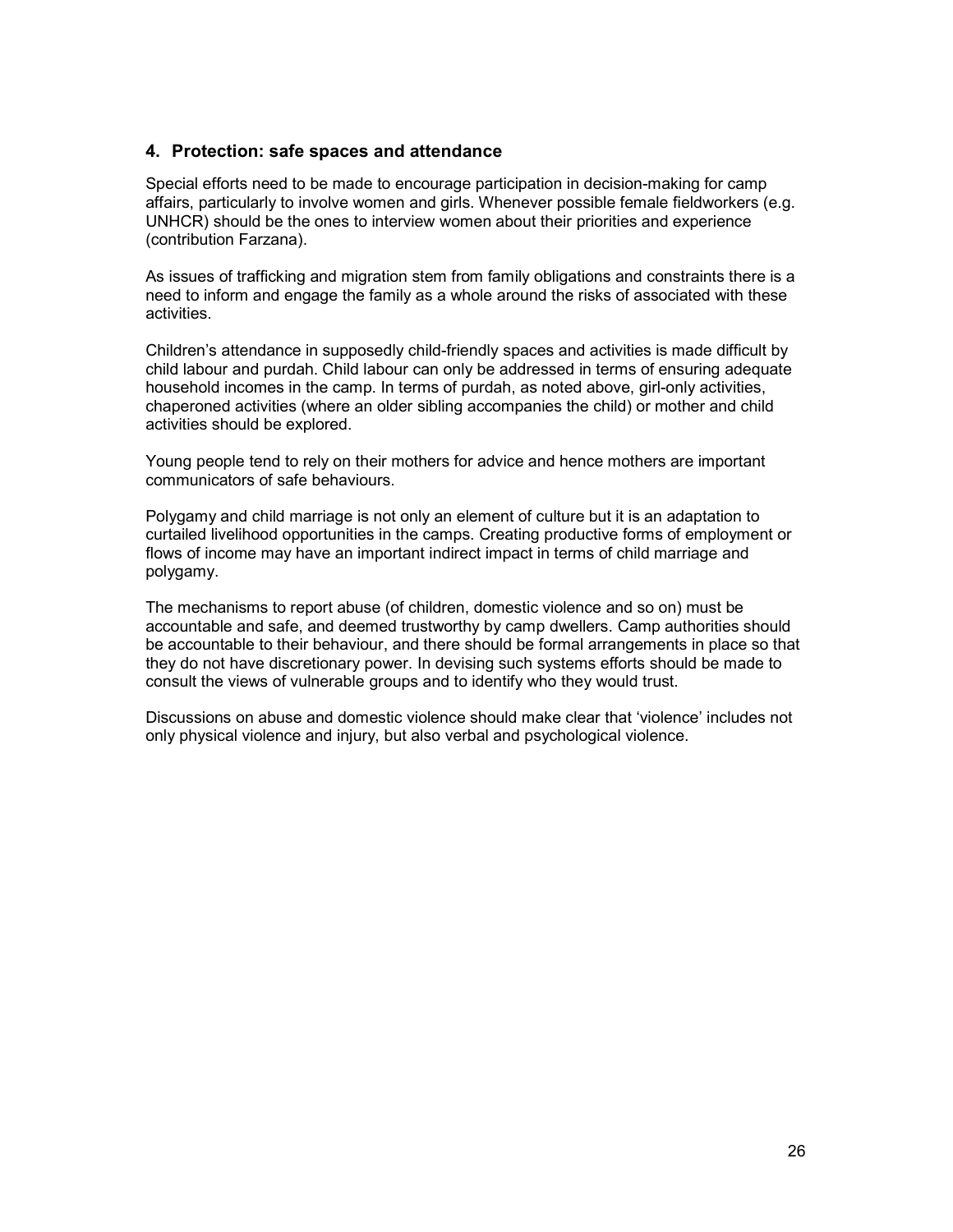### Annexes

#### Annex 1. List of contributors

This paper draws upon an extensive desk review of more than 50 peer-reviewed articles, research papers and humanitarian reports. It also synthesises the contributions of the regional experts below who were interviewed or sent email responses. Contributions from these experts are indicated in the text as 'Contribution [surname]' to differentiate them from written sources. Consultation with experts allows for the inclusion of up-to-date insights and a broader range of perspectives that are not available in published literature.

Iftekhar Iqbal Kazi Fahmida Farzana Asma Masood Carlos Sardina Galache Edith Mirante Amal de Chickera Aissata Kane Gabrielle Aron Wakar Uddin Elzbieta Gozdziak Pauline Oosterhoff

#### Annex 2. Food interdictions during pregnancy and breast feeding

Source: Action Contre la Faim 2015

Boys are breast fed until the strict limit of 2 years old. Girls are breast fed until the limit of 2 years and a half, this limit not being strictly followed. Besides, after 6 months, boys are systematically fed with additional food, while there is no clear limit for girls. This seems to be related to the necessity to give strength to the boys given the fact that mothers tend to value more boys than girls (see infra). Hence, in crisis time, boys are likely to receive more additional food after 6 months, while girls would be only breastfed.

There are no food restrictions for pregnant women in Muslim communities except from beef.

Respecting Ramadan during pregnancy brings double merit for the woman added to the fact that they can touch and access the Koran because they don't have their period. To our knowledge, a great proportion of pregnant women therefore fast during Ramadan for this reason.

Breastfeeding mothers fasting during Ramadan don't stop breastfeeding during the day.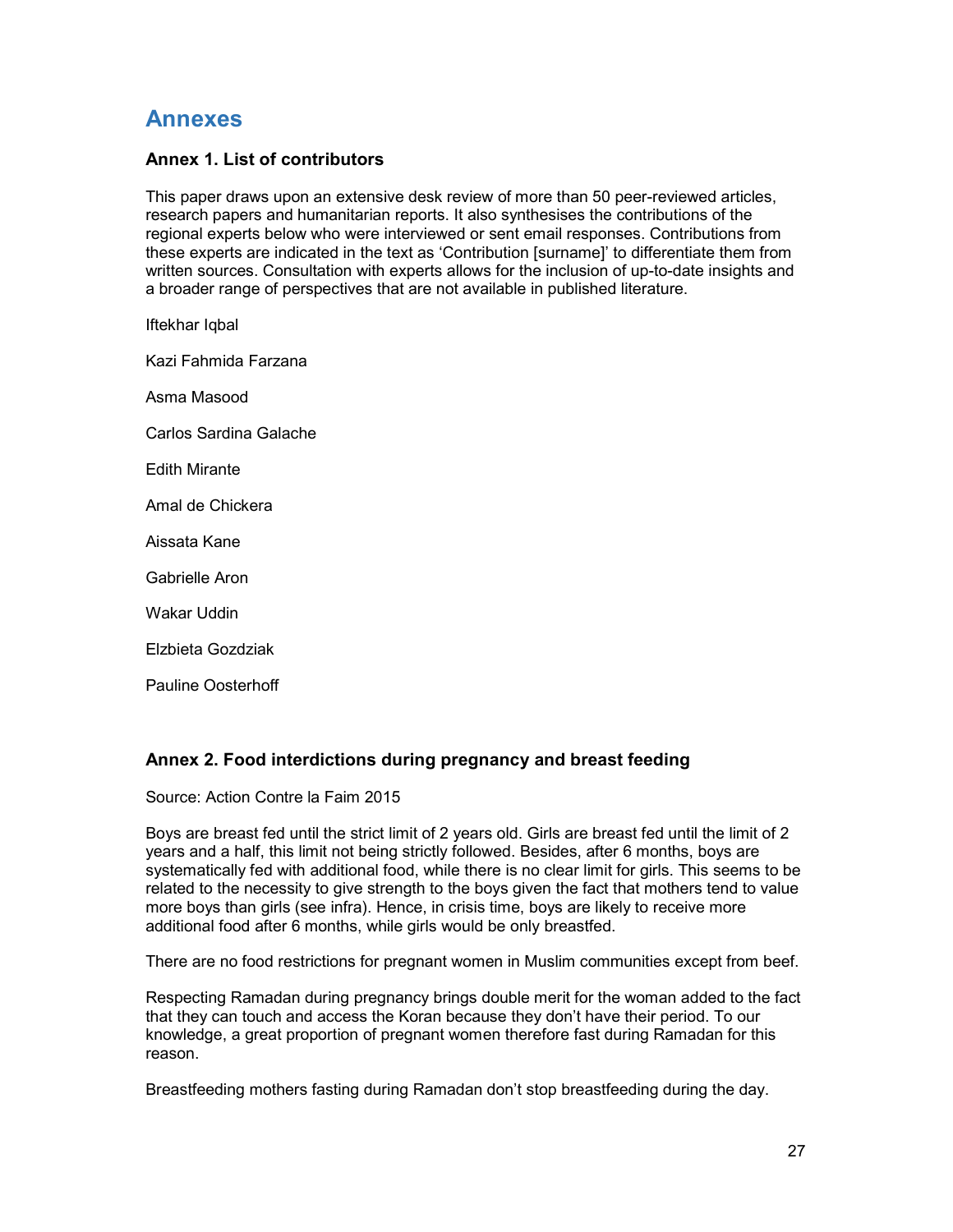Pregnant women shouldn't have any contact with rainwater in particular, and with cold water in general. Hence they must only drink hot water/tea. This also applies to the 40 days after birth.

Child is breastfed for the first time only after being given a Ghusl (ritual washing of the whole body) and after receiving prayers (azan/tawkbir) from the Mullah (2 for the boys, expressed loudly, 1 silent for the girl). This prayer may last between 15 min and 1 hour depending on the blessings and the status of the family. A well organized birth – the Mullah is ready and arrives right after the birth – may be quick between rituals and the first breast-feeding. However it arrives that unexpected births delay the time the newborn will receive his/her first breast-feeding if the Mullah cannot be reached straight away.

After birth, during 40 days the mother eats mainly plain rice and chillies. Fish can be consumed if dried yet it remains an expensive food. Vegetables, beans and other common foods are prohibited during this period. Dry food, especially dried chillies, are believed to help the uterus retract and fasten the mothers' recovery. Besides, some mothers use dried chillies to apply on the child's navel to dry the remains of the umbilical cord. The umbilical cord is generally cut with a razor blade first disinfected with fire.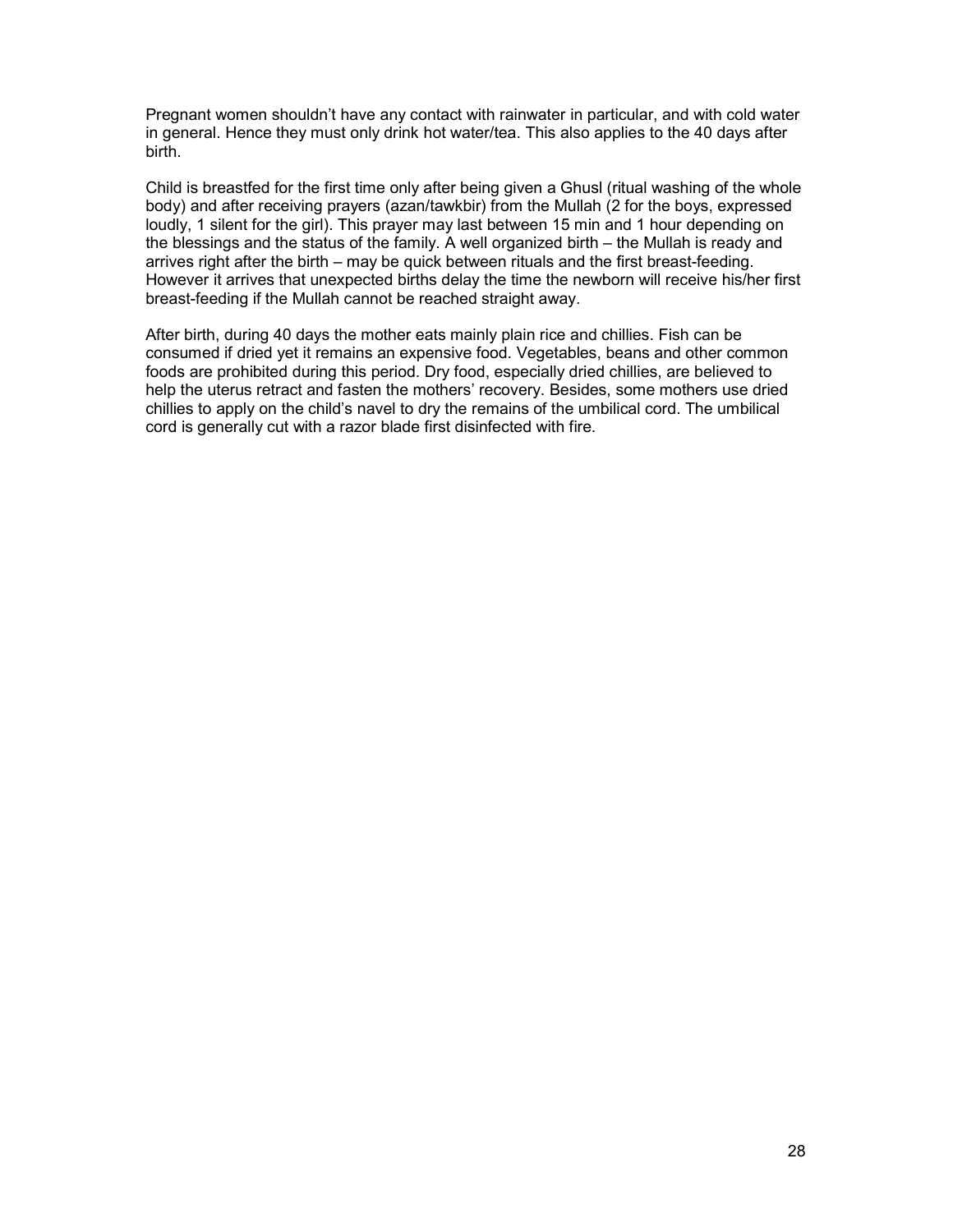#### Annex 3. Main refugee camps in Bangladesh

Source ECHO 2017

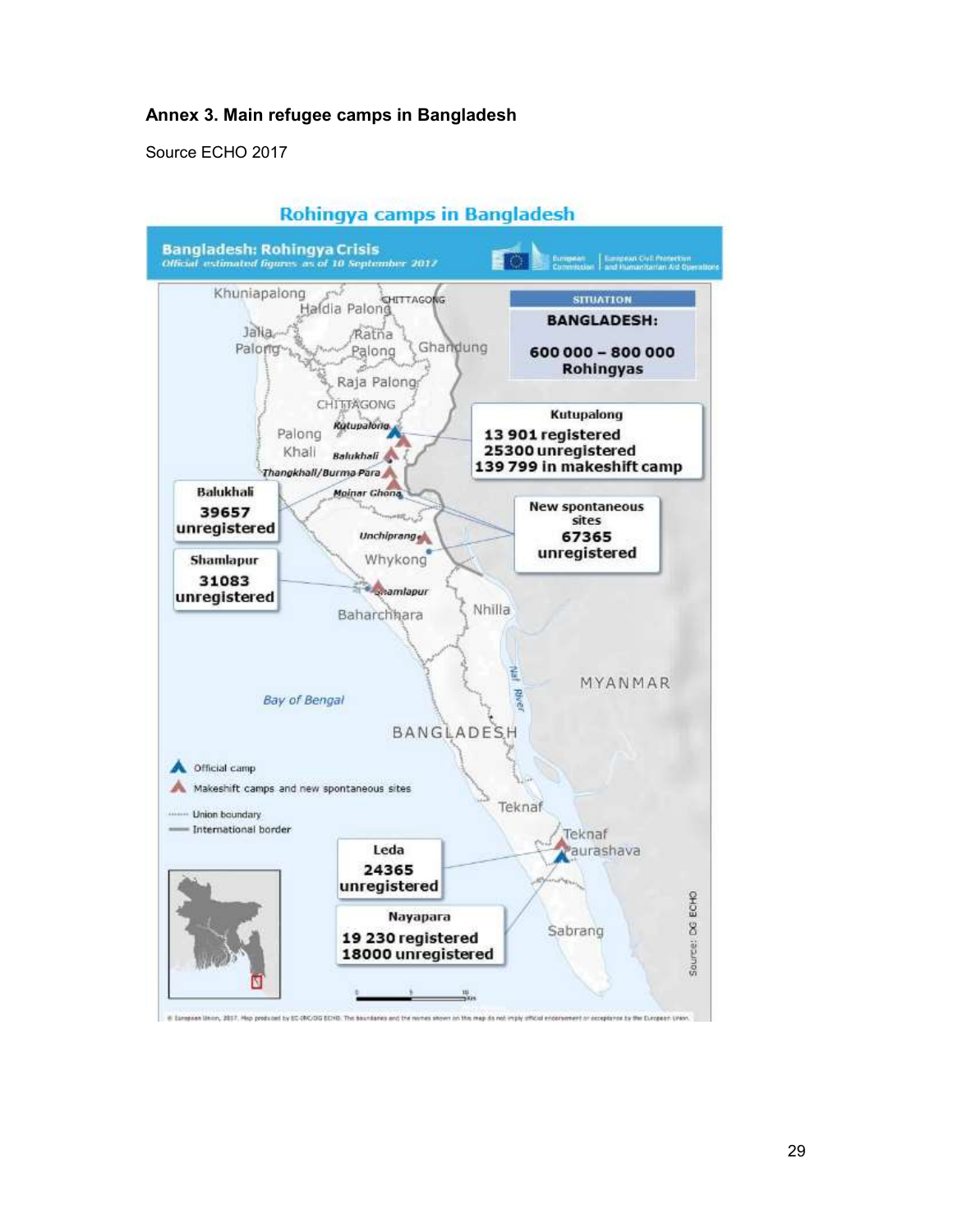### Annex 4. Glossary

| ganda<br>hadiat<br>háfes<br>jinn<br>mullah<br>mulvis<br>musk'rat<br>jamaat | malnourished child<br>gift<br>People who have memorised the whole Quran<br>spirits<br>Quran scholars who can lead prayer in mosques<br>Heads of madrassa religious schools<br>pilgrim tours teaching Islam to surrounding communities |
|----------------------------------------------------------------------------|---------------------------------------------------------------------------------------------------------------------------------------------------------------------------------------------------------------------------------------|
| Nasaka                                                                     | Myanmar border police force                                                                                                                                                                                                           |
| purdah                                                                     | the practice of screening women from men or strangers                                                                                                                                                                                 |
| shodor                                                                     | trader/financier respected in the community                                                                                                                                                                                           |
| sómaj                                                                      | village Islamic society                                                                                                                                                                                                               |
| tarana                                                                     | Rohingya song                                                                                                                                                                                                                         |
| wudu                                                                       | ritual washing, ablutions                                                                                                                                                                                                             |
| zakat                                                                      | Zakat is the compulsory giving of a set proportion of one's wealth to charity.                                                                                                                                                        |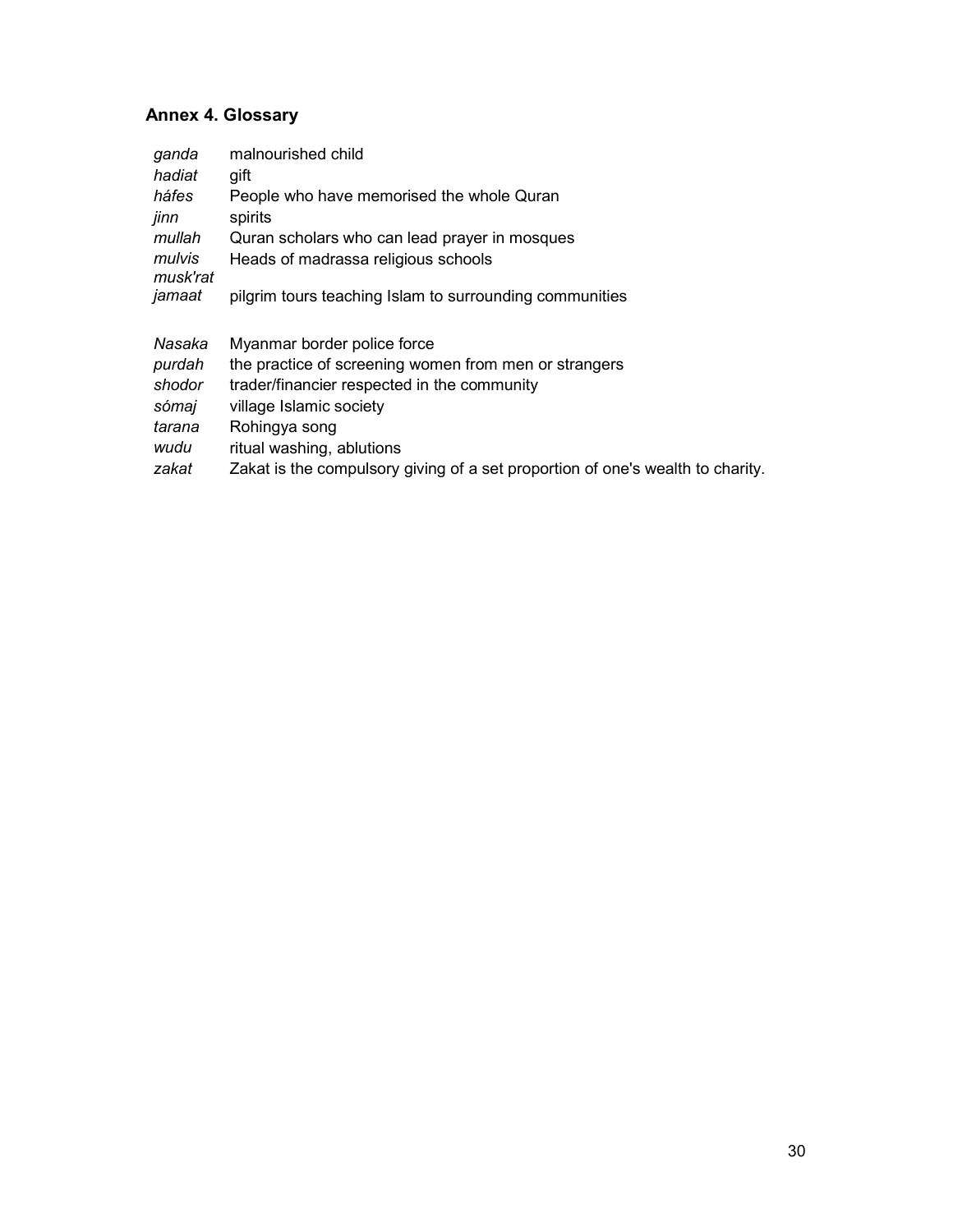### **References**

- Akm Ahsan Ullah (2011) Rohingya Refugees to Bangladesh: Historical Exclusions and Contemporary Marginalization, Journal of Immigrant & Refugee Studies 9 (2) :139- 161
- Al Jazeera (2017). UN: 'Egregious' sexual violence reports emerge from Rohingya'. Al Jazeera website. Last checked 14/10/2017. http://www.aljazeera.com/news/2017/09/rohingya-refugees-accuse-myanmar-armyrape-170927105812065.html
- Action Contre la Faim (ACF) (2017).Qualitative researcha and comprehensive study on malnutrition in displaced and non-displaced communities of Sittwe township. Executive summary.
- Action Contre la Faim (ACF) (2015). Qualitative Exploration on Malnutrition in Maungdaw District. Myanmar: SIDA and ACF.
- Advisory Commission for Rakhine State (2007). Towards a peaceful, fair and prosperous future for the people of Rakhine. Final Report of the Advisory Commission on Rakhine State. August 2007.
- Akhter, S. and Kusakabe, K. (2014). 'Gender-based Violence among Documented Rohingya Refugees in Bangladesh'. Indian Journal of Gender Studies 21 (2): 225- 246.
- Azis, A. (2014). 'Urban refugees in a graduated sovereignty: the experiences of the stateless Rohingya in the Klang Valley'. Citizenship Studies 18 (8): 839-854
- Azizul Hoque, M. (2015). Chittagonian Variety: Dialect, Language, or Semi-Language? IIUC Studies 12 (December 2015): 41-62.
- Blomquist, R. (2016). Ethno-Demographic Dynamics of the Rohingya-Buddhist Conflict. Georgetown University.
- Brinham, N. (2017) Breaking the cycle of expulsion, forced repatriation, and exploitation for Rohingya. Open Democracy. Last checked 12/10/17. https://www.opendemocracy.net/beyondslavery/natalie-brinham/breaking-cycle-ofexpulsion-forced-repatriation-and-exploitation-for-r
- Cheesman, N. (2017) 'How in Myanmar "National Races" Came to Surpass Citizenship and Exclude Rohingya'. Journal of Contemporary Asia 47 (3): 461-483
- D'Costa, B. (2017). No place to hide. The daily star. 13<sup>th</sup> October 2017. Last checked 30/10/17. http://www.thedailystar.net/star-weekend/the-shadow-violence/no-placehide-1475062
- ECHO (2017). The Rohingya crisis. ECHO factsheet. September 2007. ec.europa.eu/echo/files/aid/countries/factsheets/rohingya\_en.pdf
- Farzana, K. F. (2016). 'Rethinking Rights and and Needs: The everyday life of refugee children in the borderland'. In: D'Costa (ed) (2016). Children and Violence. Politics of Conflict in South Asia. Cambridge: Cambridge University Press.
- Farzana, K. F. (2011). 'Music and Artistic Artefacts: Symbols of Rohingya Identity and Everyday Resistance in Borderlands'. ASEAS – Austrian Journal of South-East Asian Studies 4(2): 215-236.
- Gronlund, C.A. (2016) Refugees in Exodus: Statelessness and Identity. A Case Study of Rohingya Refugees in Aceh, Indonesia. MA Thesis. University of Agder.
- Holliday, I. (2014). 'Addressing Myanmar's Citizenship Crisis'. Journal of Contemporary Asia 44 (3): 404-421.
- Holmes, D. (2015). Burma's Rohingya: one woman's journey to marriage on a smuggling boat. The Guardian, 20<sup>th</sup> July 2015. https://www.theguardian.com/world/2015/jul/20/burma-rohingya-woman-journey-
- marriage-smuggling-boat-thailand Human Rights Watch (2013). All you can do is pray. Crimes Against Humanity and Ethnic Cleansing of Rohingya Muslims in Burma's Arakan State. Human Rights Watch.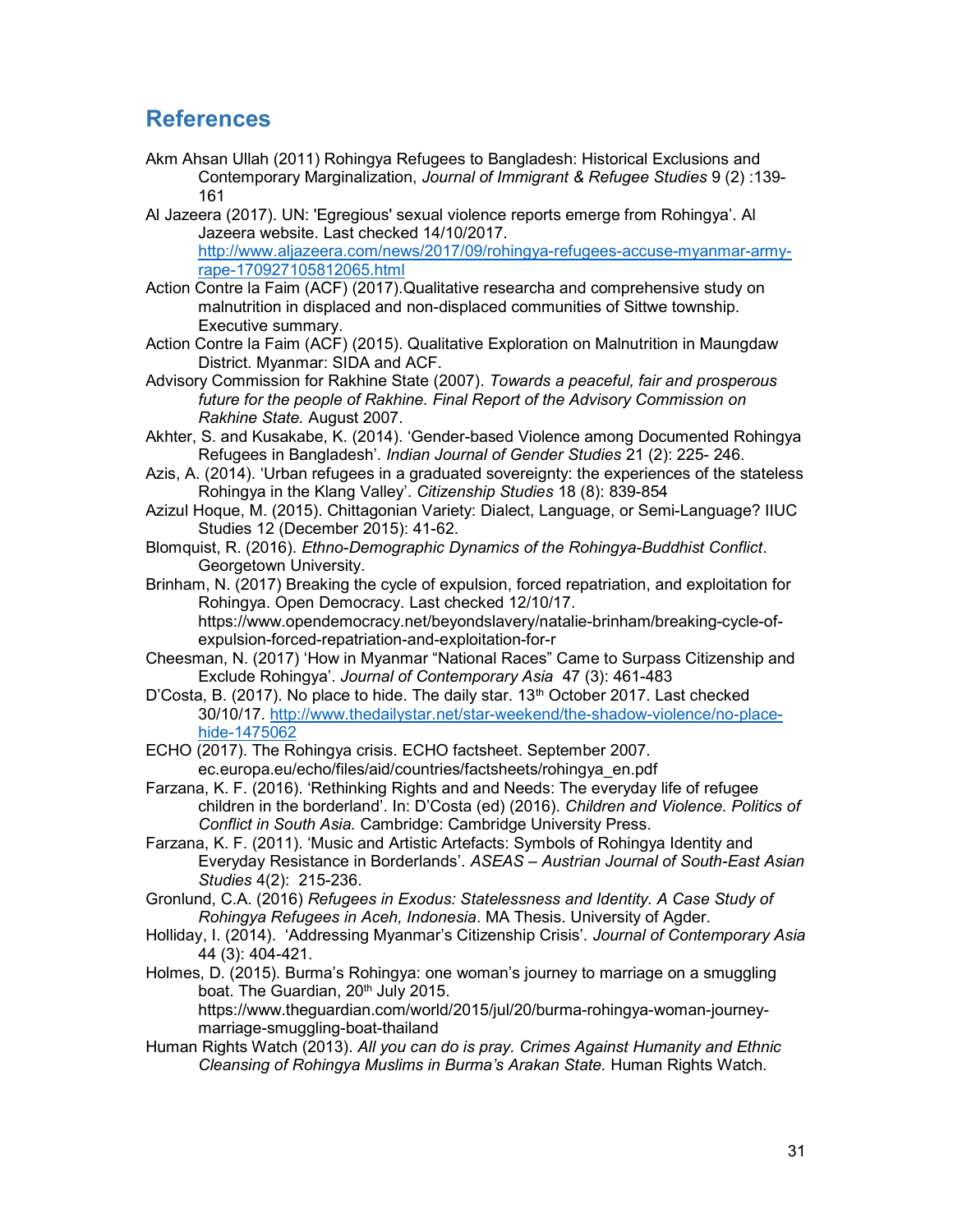- Islam, N. (2017). Facts about the Rohingya Muslims of Arakan. www.rohingya.org/portal/index.php/learn-about-rohingya.html Last checked 10/10/2017.
- IOM (2017). IOM Appeal: Rohingya refugees crisis September 2017 February 2018. https://reliefweb.int/report/bangladesh/iom-appeal-rohingya-refugees-crisisseptember-2017-february-2018
- International Crisis Group (2013). Myanmar's "Nasaka": Disbanding an abusive agency. Last checked 12/10/2017. http://blog.crisisgroup.org/asia/2013/07/16/myanmars-nasakadisbanding-an-abusive-agency/
- Johnsdotter, S., Ingvarsdotter, K. et al (2011) 'Koran reading and negotiation with jinn: strategies to deal with mental ill health among Swedish Somalis'. Mental Health, Religion & Culture 14 (8): 741-755
- Kane, A. (2016). Enhancing human security: case study of Rohingya women living in IDP camps. Masters dissertation, MA in conflictology. Barcelona: Universidad Oberta de Catalunya.
- Khan, M. H., Islam, N.M.R.A et al (2016). 'Maternal and newborn health situation of Rohingya migrants in Cox's Bazar, Bangladesh'. Annals of Global Health, 82 (3): 397- 436.
- Khan, M.A.S.A, Mukul, S.A. et al (2009) 'The use of medicinal plants in healthcare practices by Rohingya refugees in a degraded forest and conservation area of Bangladesh'. International Journal of Biodiversity Science & Management 5 (2): 76-82.
- Kirby, J. (2017) 'What the hell is happening in Myanmar?' Daily Intelligencer. New York Magazine. http://nymag.com/daily/intelligencer/2017/09/what-the-hell-is-happeningin-myanmar.html
- Koenig, H.G. and Shohaib, S. A. (2014). 'Muslims Beliefs, Practices and Values', In: Health and Wellbeing in Islamic Societies. Switzerland: Springer publishing international. Last checked 14/10/2017.

http://www.springer.com/cda/content/document/cda\_downloaddocument/978331905 8726-c1.pdf?SGWID=0-0-45-1461413-p176669926.

- Leider, J.P. (2013). Rohingya. The name, the movement and the quest for identity. In Leider (ed) (2013). Nation Building in Myanmar. Myanmar Egress and the Myanmar Peace Centre: 204-255.
- Lewa, C. (2009). North Arakan: an open prison for the Rohingya in Burma. Statelessness. Forced Migration Online 32: 11-13. www.fmreview.org/sites/fmr/files/FMRdownloads/en/FMRpdfs/FMR32/11-13.pdf
- Lewis, S., and Lone, W. (2017). 'U.N. criticises Myanmar plan to resettle Rohingya in 'camplike' villages. Reuters. Last checked 12/10/2017. http://uk.reuters.com/article/ukmyanmar-rohingya-resettlement/exclusive-u-n-criticises-myanmar-plan-to-resettlerohingya-in-camp-like-villages-idUKKBN17T2BF
- Mahmood, S., Wroe, E. et al (2017). 'The Rohingya people of Myanmar: health, human rights, and identity'.The Lancet 389: 1841- 50.
- Masood, A. (2016). Because They Too, Are Worth It: Gender Issues Among Rohingya Women. Red Elephant Foundation. Last checked 14/10/17. http://www.redelephantfoundation.org/2016/08/because-they-too-are-worth-itgender.html
- Masood, A. (2015). From Rice to Rights: Potential for India and China to Resolve the Rohingya crisis. C3S Paper No. 0169/2015. Last checked 14/10/2017. http://www.c3sindia.org/archives/from-rice-to-rights-potential-for-india-and-china-toresolve-the-rohingya-crisis-by-asma-masood/
- Maung Thwanghmung, A. (2016) 'The politics of indigeneity in Myanmar: competing narratives in Rakhine state'. Asian Ethnicity 17 (4), 527-547
- Medecines Sans Frontieres (MSF) Amsterdam (2007). Tal makeshift camp: no one should have to live like this.

www.msf.org/sites/msf.org/files/old.../msf\_stateless\_rohingyas\_biefing\_paper.pdf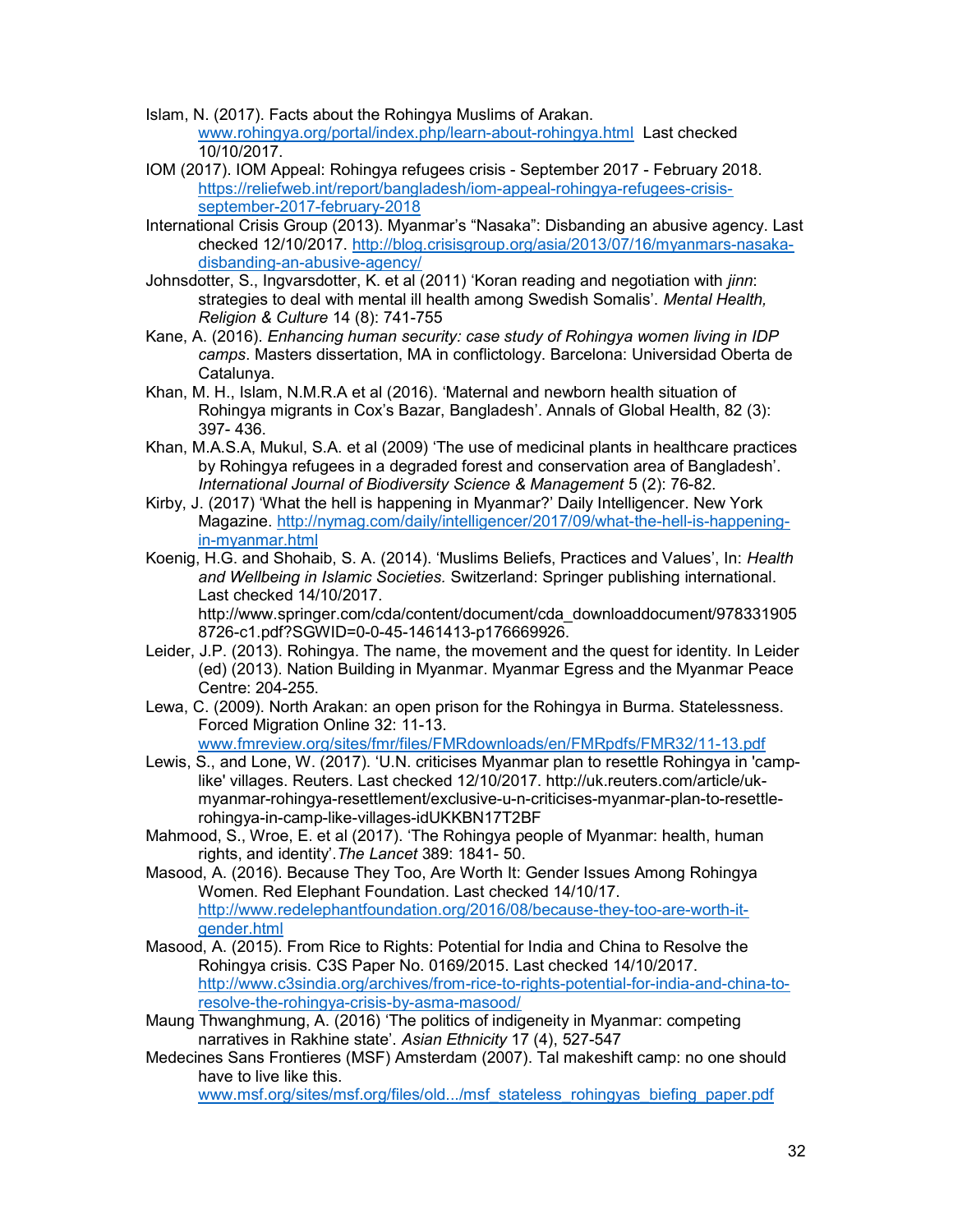- Minority Rights Group International (2017). Myanmar/Burma Muslims and Rohingya. Last checked 12/10/2017. http://minorityrights.org/minorities/Muslims-and-rohingya/
- Nazrul Islam (2012). 'Dowry deaths plague rural Bangladesh'. Khabar South Asia, february 2012.

http://khabarsouthasia.com/en\_GB/articles/apwi/articles/features/2012/02/15/feature-02, consulted 9.02.2015.

- Nyi Nyi Kyaw (2017). 'Unpacking the Presumed Statelessness of Rohingyas'. Journal of Immigrant & Refugee Studies 15 (3): 269-286.
- OHCHR (2017). Mission report of OHCHR rapid response mission to Cox's Bazar, Bangladesh. 13-24 September 2017. OHCHR Geneva. http://www.ohchr.org/Documents/Countries/MM/CXBMissionSummaryFindingsOctob er2017.pdf
- OCHA (2017). Rohingya refugee crisis. Last checked 12/10/17. https://www.unocha.org/rohingya-refugee-crisis
- OCHA (2017b). Over 400,000 people flee their homes in northern Rakhine. OCHA Humanitarian bulletin Myanmar. Issue 2. June- September 2017. https://reliefweb.int/sites/reliefweb.int/files/resources/Myanmar%20Humanitarian%20 Bulletin-%20June-Sept\_220917\_FINAL.pdf
- Palmer, V. (2011). 'Analysing cultural proximity: Islamic Relief Worldwide and Rohingya refugees in Bangladesh'. Development in Practice 21 (1): 96-108.
- Queensland Health (2009). Cultural dimensions of pregnancy birth and postnatal care of Burmese migrants. Queensland Health, Australia. https://www.health.qld.gov.au/\_\_data/assets/pdf\_file/0032/158666/burmese-pregprof.pdf
- Queensland State and Metro South Health (2015). Food and cultural practices of Burmese communities in Australia – a community resource. Last checked 10/10/2017. https://metrosouth.health.qld.gov.au/sites/default/files/heau-cultural-profileburmese.pdf
- Riley, A., Varner, A. et al (2017). 'Daily stressors, trauma exposure, and mental health among stateless Rohingya refugees in Bangladesh'. Transcultural Psychiatry 54(3): 304–331
- Save the Children International (SCI) (2015). Youth Situational Assessment in Rakhine State, Myanmar. Myanmar: SCI.
- Save the Children International and UNICEF (2014). Child Protection Knowledge, Attitudes, and Practices Study Rakhine State, Myanmar. Myanmar: SCI and UNICEF.
- Save the Children (2014). Knowledge, Attitudes and Practices (KAP) Survey on Infant and Young Child Feeding. Feedling Children aged 0 to 23 months living in IDP camps. Sittwe and Pauktaw Townships, Rakhine State: SCI and ECHO.
- Siddiqui, H. (2012). The Rohingya Question. News from Bangladesh. http://newsfrombangladesh.net/new/highlights/5196-the-rohingya-question
- Sok Teng, T and Zalilah, M.S. (2011). Nutritional Status of Rohingya Children in Kuala Lumpur. Malaysian Journal of Medicine and Health Sciences 7 (1): 41-49.
- Szep, J and Grudgings, S. (2017). Preying on the Rohingya. Padang Besar, Thailand: Reuters International.
- Suryanarayan, V. (2016). Refugees from Myanmar: Rohingyas in Kelambakkam. Chennai Centre for China Studies. C3S Paper No. 0094. http://www.c3sindia.org/geopoliticsstrategy/refugees-from-myanmar-rohingyas-in-kelambakkam-by-prof-vsuryanarayan/
- The Stateless Rohingya (2017). Rohingya Cultures. Last checked 12/10/2017. http://www.thestateless.com/category/cultures
- Uddin, M. S., and Khan, M.A.S.A (2017). 'Comparing the Impacts of Local People and Rohingya Refugees on Teknaf Game Reserve'. In: Fox, J., Bushley B.R. et al (eds) (2007). Making Conservation Work: Linking Rural Livelihoods and Protected Area Management in Bangladesh,Publisher: East-West Center and Nishorgo Program of the Bangladesh Forest Department: 149-175 Last checked 14/10/17.